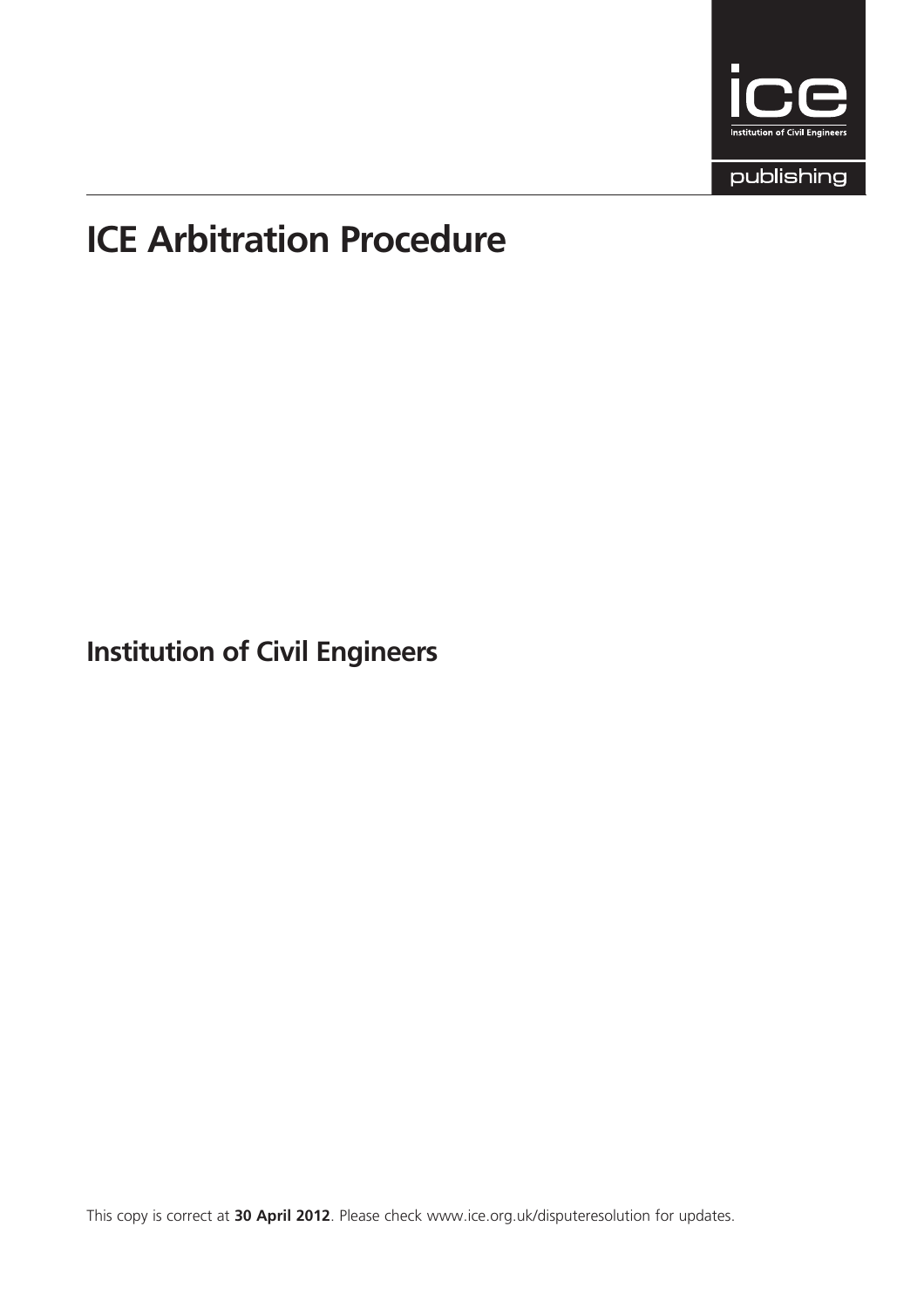Published by ICE Publishing, 40 Marsh Wall, London E14 9TP.

Full details of ICE Publishing sales representatives and distributors can be found at: www.icevirtuallibrary.com/info/printbooksales

#### Also available from ICE Publishing

ICE Adjudication Procedure. Institution of Civil Engineers. ISBN 978-0-7277-5779-1 ICE Mediation/Conciliation Procedure. Institution of Civil Engineers. ISBN 978-0-7277-5781-4 ICE Dispute Board Procedure. Institution of Civil Engineers. ISBN 978-0-7277-5785-2

www.icevirtuallibrary.com

A catalogue record for this book is available from the British Library

ISBN 978-0-7277-5780-7

 $\circ$  Institution of Civil Engineers 2012

ICE Publishing is a division of Thomas Telford Ltd, a wholly-owned subsidiary of the Institution of Civil Engineers (ICE).

All rights, including translation, reserved. Except as permitted by the Copyright, Designs and Patents Act 1988, no part of this publication may be reproduced, stored in a retrieval system or transmitted in any form or by any means, electronic, mechanical, photocopying or otherwise, without the prior written permission of the Publisher, ICE Publishing, 40 Marsh Wall, London E14 9TP.

This book is published on the understanding that the author is solely responsible for the statements made and opinions expressed in it and that its publication does not necessarily imply that such statements and/or opinions are or reflect the views or opinions of the publishers. Whilst every effort has been made to ensure that the statements made and the opinions expressed in this publication provide a safe and accurate guide, no liability or responsibility can be accepted in this respect by the author or publishers.

Associate Commissioning Editor: Victoria Thompson Production Editor: Imran Mirza Market Development Executive: Catherine de Gatacre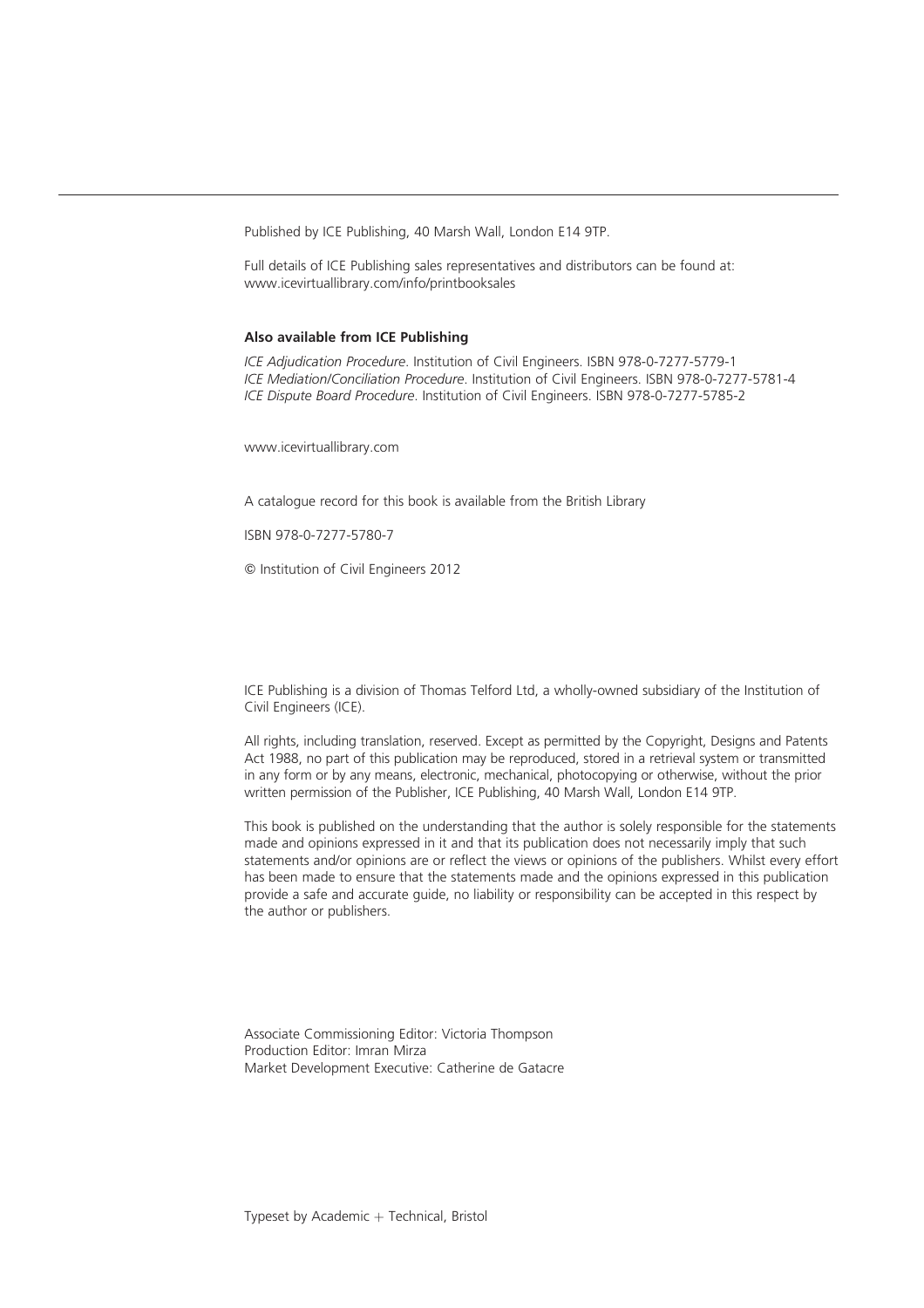| <b>Contents</b> | Introduction |                                              | 1                |
|-----------------|--------------|----------------------------------------------|------------------|
|                 |              | Part A Objectives, Reference and Appointment | $\overline{2}$   |
|                 | Part B       | Arrangements for the Arbitration             | $\overline{4}$   |
|                 | Part C       | Control of the Proceedings                   | $\overline{4}$   |
|                 |              | Part D Procedures before the Hearing         | 6                |
|                 | Part E       | Procedure at the Hearing                     | $\boldsymbol{7}$ |
|                 | Part F       | Short Procedure                              | 9                |
|                 | Part G       | The Expedited Procedure                      | 9                |
|                 |              | Part H Special Procedure for Experts         | 10               |
|                 | Part I       | Awards                                       | 11               |
|                 | Part J       | Miscellaneous                                | 13               |
|                 |              | Sample documents                             | 14               |
|                 |              |                                              |                  |

A copy of the appropriate form for applying for the appointment by the ICE is available on the ICE Dispute Resolution Services webpage:

www.ice.org.uk/disputeresolution

The Dispute Resolution Services, The Institution of Civil Engineers, One Great George Street, Westminster, LONDON SW1P 3AA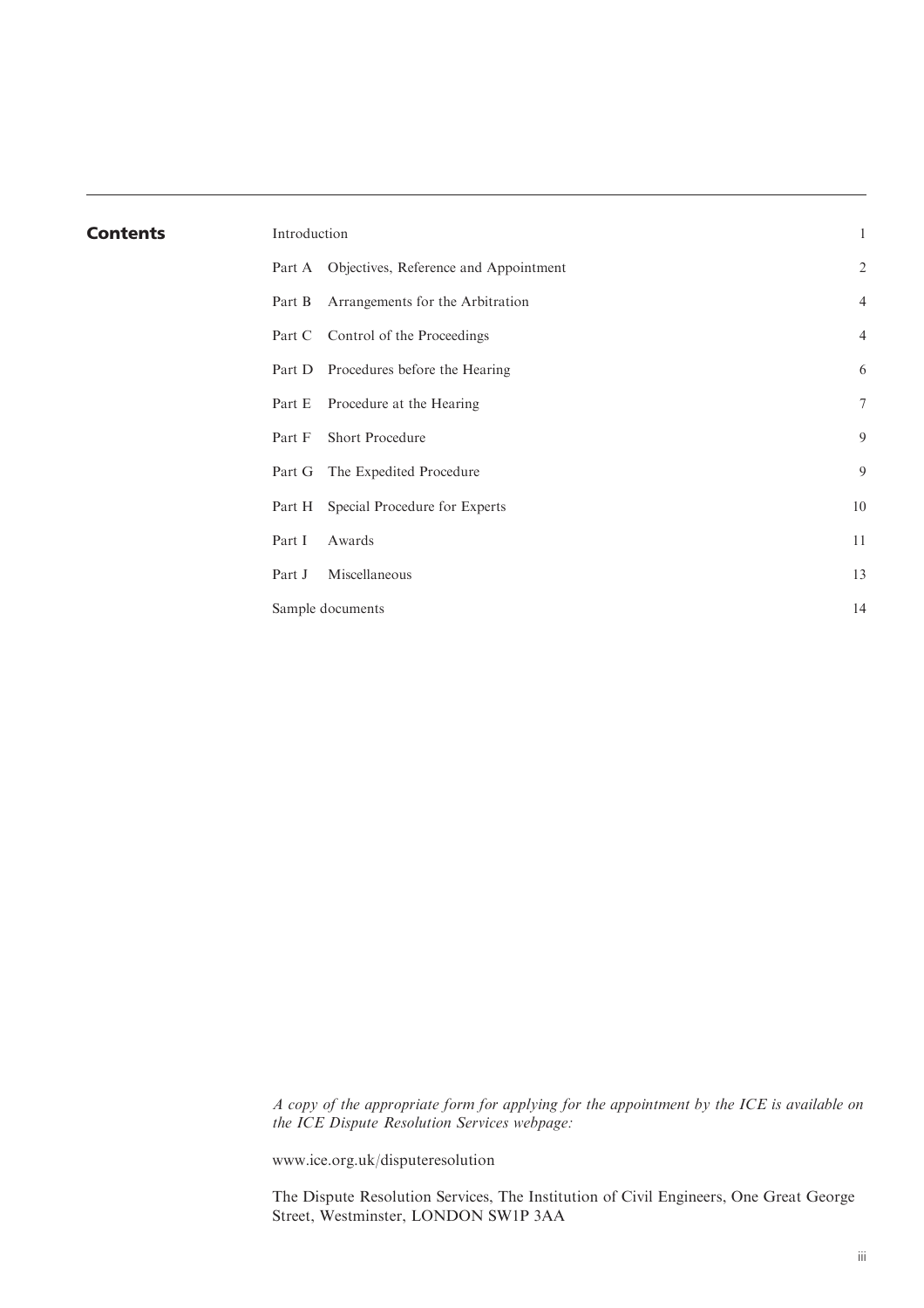#### Acknowledgements The ICE Arbitration Procedure has been produced by the Institution of Civil Engineers through its Disputes Resolution Panel.

This procedure was drafted by Mr Terence Vaughan.

Mr Brian Totterdill acted as co-ordinating editor for this suite of Dispute Resolution Procedures.

This procedure was based on the Arbitration Procedure (2006) which was produced through the Arbitration Advisory Panel and drafted by Mr Guy Cottam, Mr Neville Tait, Mr Alan Turner and Mr Geoffrey Hawker.

The Arbitration Procedure (2006) was based on the Arbitration Procedure (1997) which was drafted by Mr Guy Cottam with the assistance of Mr Geoffrey Hawker.

The Arbitration Procedure (1997) was based on the Arbitration Procedure (1983) which was drafted by Mr Geoffrey Hawker, Professor John Uff and Mr Charles Timms.

Members of the Dispute Resolution Panel were

Mr Alan Wilson (Chairman) MA LLB DipArb CEng FICE MIHT MCIWEM FCIArb Mr Robert Fleming FInstCES FCIArb Mr Gordon Rees BSc(Eng) CEng FICE FCIArb Mr Andrew Worby BSc(Tech) LLB CEng FICE Mr William Edwards BSc DipArb FICE FIHT MICES FCIArb Dr Robert Hunter BSc MSc PhD CEng FICE MCIArb FInstCES Mr Terrence Vaughan BSc CEng FICE FCIArb Barrister Mr Peter Cousins BEng DipArb CEng MICE FCIArb MCMI

ICE Secretariat Mr Brendan van Rooyen (Dispute Resolution Services Manager)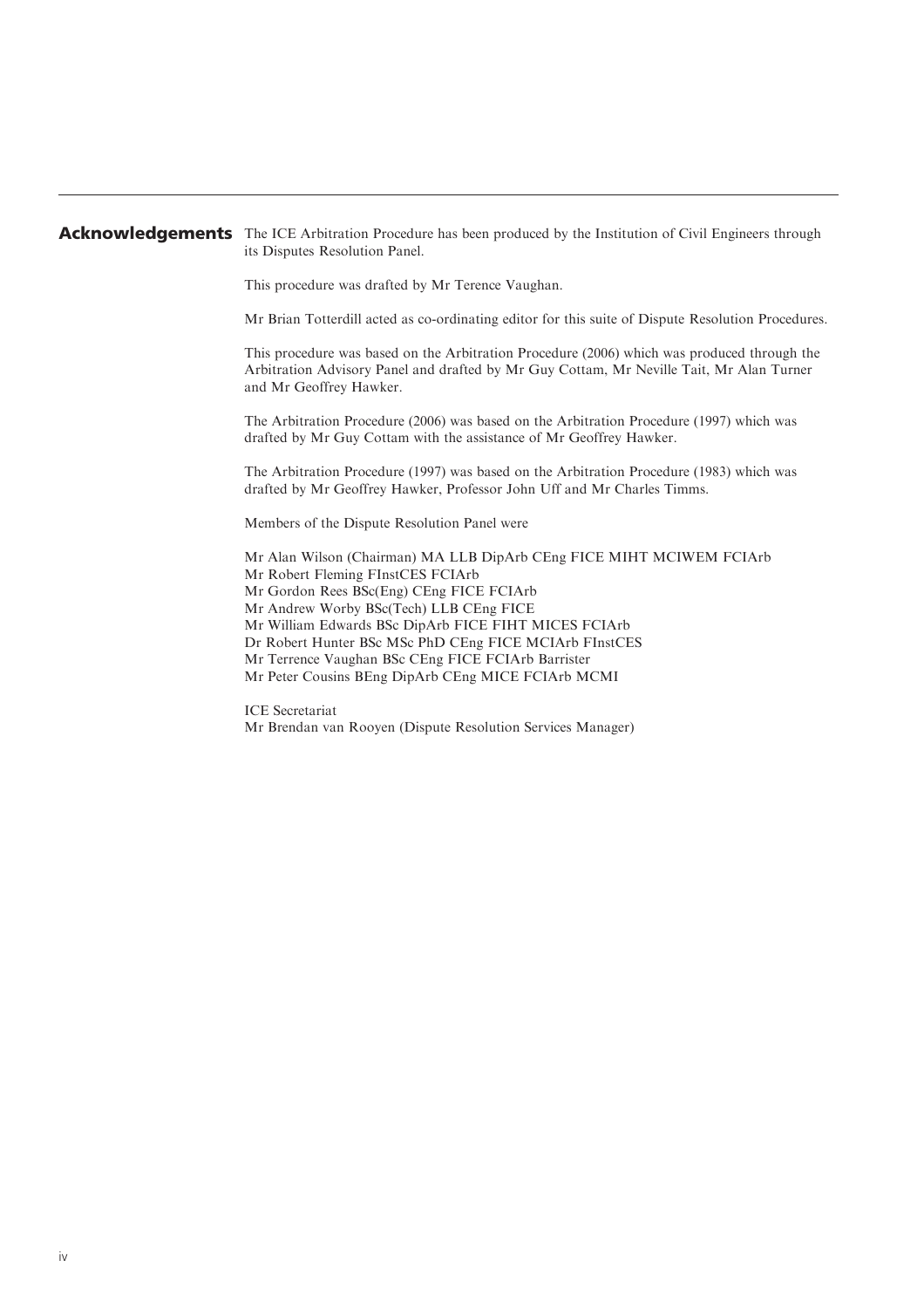ICE Publishing: All rights reserved doi: 10.1680/ap.57807.001



### Introduction

- i. It is inherent in the nature of construction projects that disputes will arise. If properly managed, arbitration can provide an effective means of resolving those disputes and the ICE sets out in this Procedure rules which will enable parties to resolve disputes in a cost and time effective manner.
- ii. To achieve these objectives, the Procedure recognises that proportionality can be achieved by tailoring the procedures to reflect the value and complexity of the claims being referred to the Arbitrator.
- iii. For claims of modest value, Part F Short Procedure may be appropriate; for claims of value between £50 000 and £250 000, Part G Expedited Procedure may be appropriate and for claims of greater value the full procedure may be appropriate.
- iv. While not prescriptive, the values of claims appropriate to the various types of procedure are set out in Table 1 of the Procedure and will be updated from time to time by the ICE. The latest version of Table 1 can be found at www.ice.org.uk/law
- v. Although this Procedure has been prepared by the Institution of Civil Engineers principally for use with the family of ICE Conditions of Contract and NEC3 Contracts in England and Wales for arbitrations conducted under the Arbitration Act 1996, it is suitable for use with other contracts and in other jurisdictions.
- vi. Sample Documents are included to provide guidance to parties in the commencement and the appointment of an Arbitrator under this Procedure.
- vii. The ICE maintains a list of members who are suitably trained and assessed by the ICE Dispute Resolution Panel as being qualified and capable as acting as arbitrators. A list of members who are included in the ICE list and the criteria for inclusion in that list may be found at www.ice.org.uk/law
- viii. The ICE Arbitration Procedure (2010) is based on the ICE Arbitration Procedure (2006) which was drafted by Mr Guy Cottam (chairman), Mr Geoffrey Hawker and Mr Alan Turner.
- ix. Where reference is made in this Procedure to 'the Act' it is a reference to the Arbitration Act 1996 unless otherwise stated.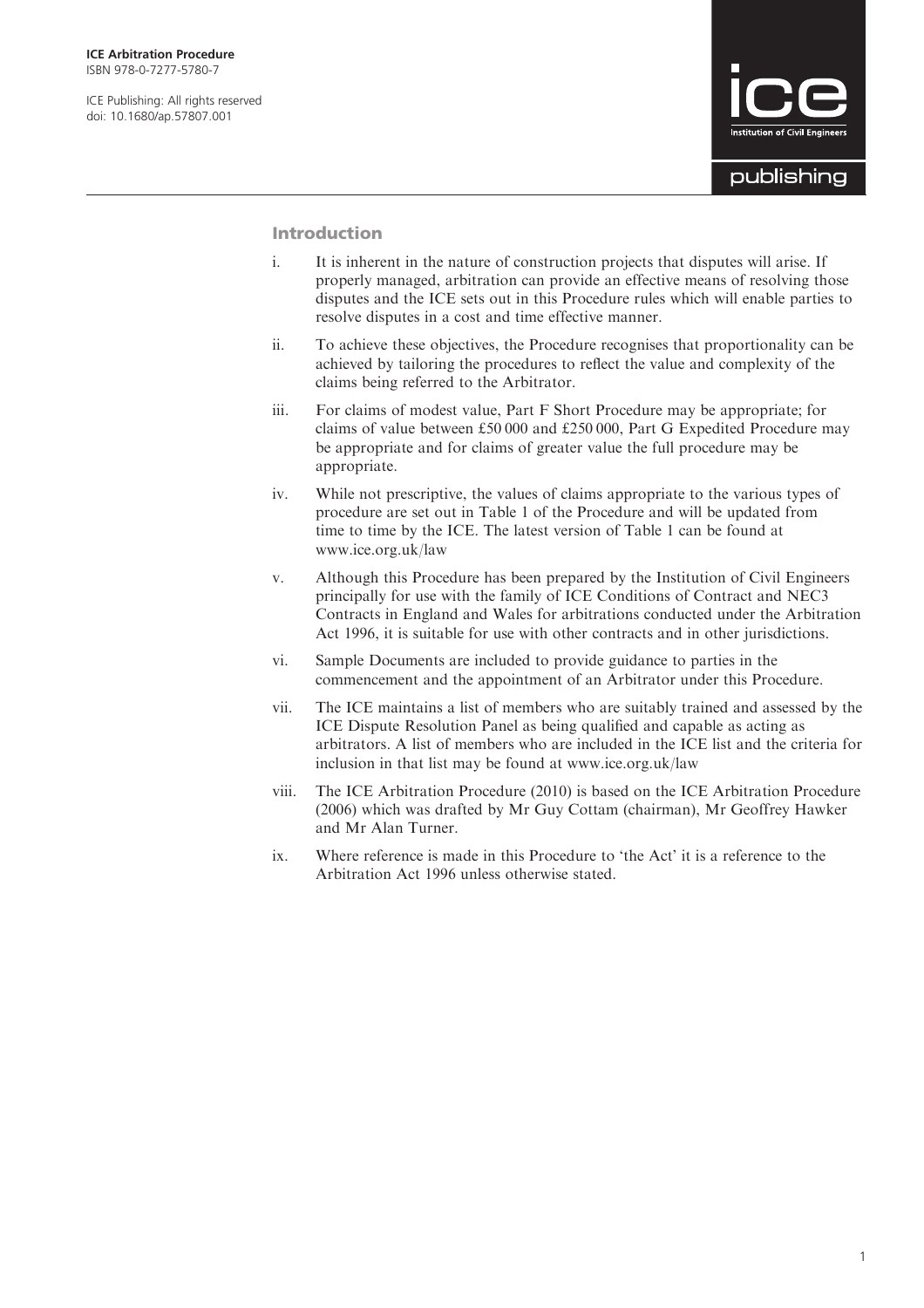This Procedure has been prepared by The Institution of Civil Engineers for use under any construction and engineering contracts where its use is appropriate.

## Institution of Civil Engineers Arbitration Procedure

Part A. Objectives, Reference and Appointment

- 1.1 The objective of these Rules is to provide a fair, impartial and cost effective means of resolving disputes while providing each party with a reasonable opportunity of putting its case and dealing with that of its opponent.
- 1.2 Where the Arbitration Act 1996 applies, the Rules of this Procedure are institutional rules for the purposes of s4(3).
- 1.3 Except where there are express modifications in the Contract, or in the arbitration agreement, no alterations shall be made to this Procedure without the consent of the Arbitrator and both parties.
- 1.4 (a) Where the total of the sums claimed is within Band A of Table 1, Part  $\mathbf{F}$  The Short Procedure and all other Parts except Parts B, D, E and G shall apply subject to 1.4(e) below.
	- (b) Where the total sum of the sums claimed is within Band B of Table 1, Part G – The Expedited Procedure and all other Parts except Parts D, E and F shall apply subject to 1.4(e) below.
	- (c) Where the total sum of the sums claimed is within Band C of Table 1 all other Parts except Parts F and G shall apply subject to 1.4(e) below.
	- (d) Where the reference only contains declarations of principle **Part**  $G The$ Expedited Procedure and all other Parts except Parts D, E and F shall apply subject to 1.4(e) below.
	- (e) The parties may agree to depart from the foregoing provisions and adopt a different procedure from that stated at 1.4(a) to (d) above, but only after the dispute has been referred to the Arbitrator and then only with leave of the Arbitrator.
	- (f ) The Bands applicable to the arbitration shall be those shown in Table 1 current at the time of the appointment of the Arbitrator.

| <b>Band</b> | <b>Total Sum in issue</b> |
|-------------|---------------------------|
|             | Not exceeding £50 000     |
|             | £50,001 to £250,000       |
|             | Over 250 001              |

Table 1. Value bands for procedure selection

- 1. The Institution of Civil Engineers updates this table from time to time.
- 2. The applicable version for use with the Institution of Civil Engineers Arbitration Procedure is the version current at the appointment of the Arbitrator.
- 3. Always check www.ice.org.uk/disputeresolution to ensure you are using the most up-to-date edition.
- 1.5 The parties shall agree the seat of the arbitration. If the parties fail to agree the seat of the arbitration the seat shall be determined by the Arbitrator.
- 2.1 Unless otherwise provided in the Contract a dispute shall be deemed to arise when a claim or assertion made by one party is rejected by the Other Party and either that rejection is not accepted or no response thereto is received within a period of 28 days. Subject only to the due observance of any condition precedent in the

Rule 1. Aims and objectives

Rule 2.

arbitration

Commencement of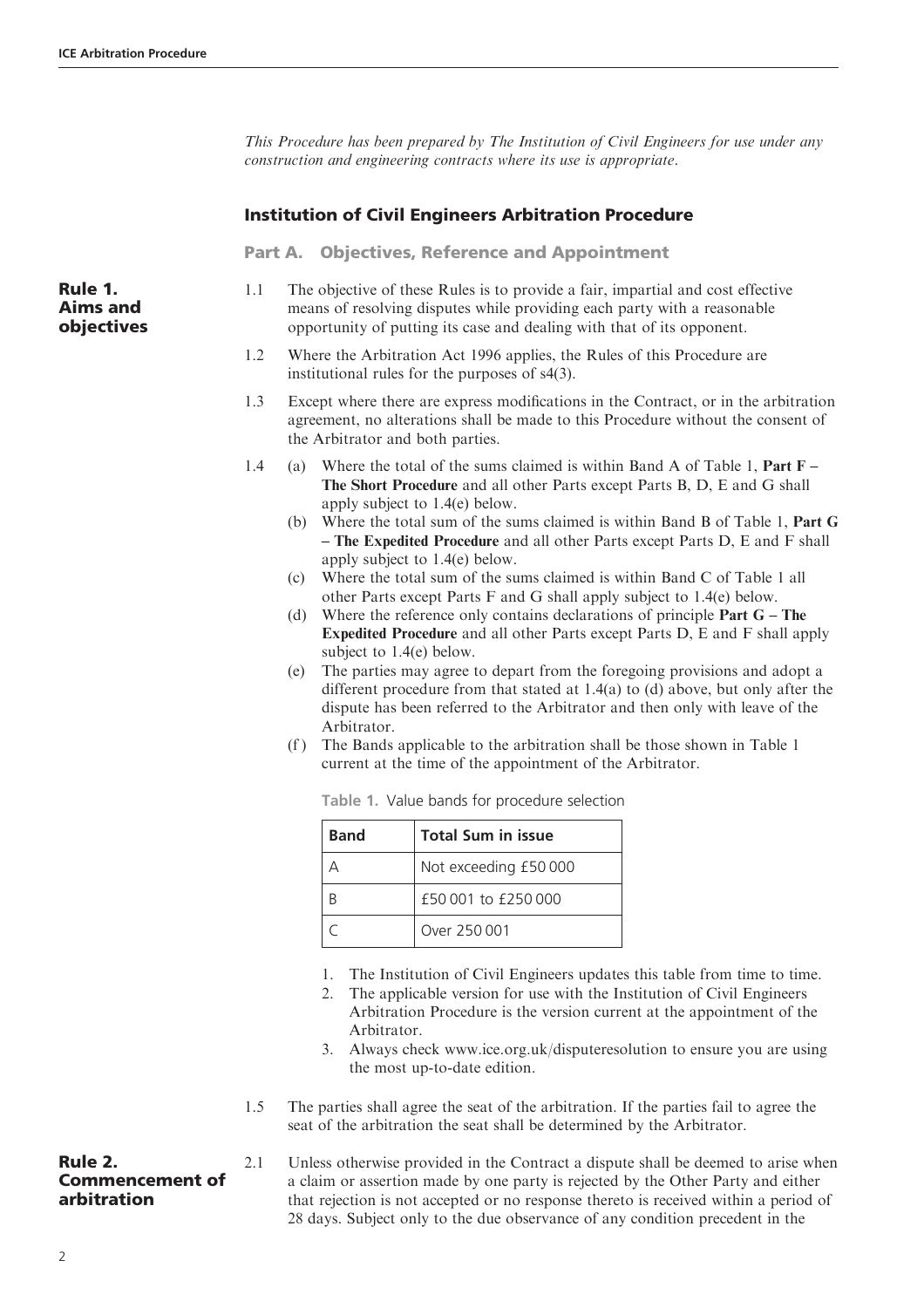|                                                                     |               | Contract or the arbitration agreement either party may then invoke arbitration by<br>serving a Notice to Refer on the Other Party.                                                                                                                                                                                                                                                                                                                                                                                                                      |
|---------------------------------------------------------------------|---------------|---------------------------------------------------------------------------------------------------------------------------------------------------------------------------------------------------------------------------------------------------------------------------------------------------------------------------------------------------------------------------------------------------------------------------------------------------------------------------------------------------------------------------------------------------------|
| <b>Notice to Refer</b>                                              | $2.2^{\circ}$ | The Notice to Refer shall be in writing and shall list the matters which the issuing<br>party wishes to be referred to arbitration. Nothing stated in the Notice shall<br>restrict that party as to the manner in which he subsequently presents his case.                                                                                                                                                                                                                                                                                              |
| Rule 3.<br><b>Appointment of</b><br>sole Arbitrator by<br>agreement | 3.1           | At the same time as or within 7 days of serving the Notice to Refer, either party<br>may serve upon the other a Notice to Concur in the appointment of an Arbitrator<br>listing therein the names and addresses of one or more persons he proposes as<br>Arbitrator.                                                                                                                                                                                                                                                                                    |
|                                                                     | 3.2           | Within 7 days after the service of the Notice to Concur the Other Party shall                                                                                                                                                                                                                                                                                                                                                                                                                                                                           |
|                                                                     |               | agree in writing to the appointment of one of the persons listed therein or<br>(a)<br>(b) propose in like manner an alternative person or persons.                                                                                                                                                                                                                                                                                                                                                                                                      |
|                                                                     | 3.3           | Once agreement has been reached the claiming party shall write to the person so<br>selected inviting him to accept the appointment enclosing a copy of the Notice to<br>Refer and documentary evidence of the other party's agreement to his appointment.                                                                                                                                                                                                                                                                                               |
|                                                                     | 3.4           | If the person so invited accepts the appointment he shall notify the issuing party<br>in writing and send a copy to the Other Party. The date of posting or service as<br>the case may be of this notification shall be deemed to be the date on which the<br>Arbitrator's appointment is completed.                                                                                                                                                                                                                                                    |
| Rule 4.<br><b>Appointment of</b><br>sole Arbitrator by              | 4.1           | If within 21 days from the service of the Notice to Refer the parties fail to agree<br>an Arbitrator in accordance with Rule 3, either party may then apply to the<br>President to appoint an Arbitrator.                                                                                                                                                                                                                                                                                                                                               |
| the President                                                       | 4.2           | The application shall be in writing and should normally be accompanied by                                                                                                                                                                                                                                                                                                                                                                                                                                                                               |
|                                                                     |               | a copy of the Notice to Refer<br>(a)<br>a copy of the Notice to Concur (if any)<br>(b)<br>the names and addresses of all parties to the arbitration<br>(c)<br>a brief statement of the nature and circumstances of the dispute<br>(d)<br>a copy of the arbitration clause in the Contract or of the arbitration agreement<br>(e)<br>the appropriate fee<br>(f)<br>confirmation that any conditions precedent to arbitration contained in the<br>(g)<br>Contract or arbitration agreement have been complied with<br>(h)<br>any other relevant document. |
|                                                                     |               | A copy of the application shall be sent at the same time to the other party.                                                                                                                                                                                                                                                                                                                                                                                                                                                                            |
|                                                                     |               | Nothing stated in the application or in any supporting documentation attached to<br>that application shall restrict either party as to the manner in which he<br>subsequently presents his case, nor shall it in any way restrict the scope of the<br>reference or the Arbitrator's jurisdiction.                                                                                                                                                                                                                                                       |
|                                                                     | 4.3           | The President shall within 14 days of receiving the application or within such<br>further time as may be necessary, make the appointment and the Arbitrator's<br>appointment shall thereby be completed. The ICE will notify both parties and the<br>Arbitrator in writing as soon as possible thereafter.                                                                                                                                                                                                                                              |
|                                                                     |               | Provided always that no such appointment shall be invalidated merely because the<br>time limits set out herein have not been observed.                                                                                                                                                                                                                                                                                                                                                                                                                  |
| Rule 5.<br><b>Notice of further</b><br>disputes of                  | 5.1           | At any time before the Arbitrator's appointment is completed either party may<br>put forward further disputes or differences to be referred to him by serving upon<br>the other party an additional Notice to Refer in accordance with Rule 2.                                                                                                                                                                                                                                                                                                          |
| differences                                                         | 5.2           | Once his appointment is completed the Arbitrator shall have jurisdiction over any<br>issue connected with and necessary to the determination of any dispute or<br>difference already referred to him whether or not any condition precedent to<br>referring the matter to arbitration had been complied with.                                                                                                                                                                                                                                           |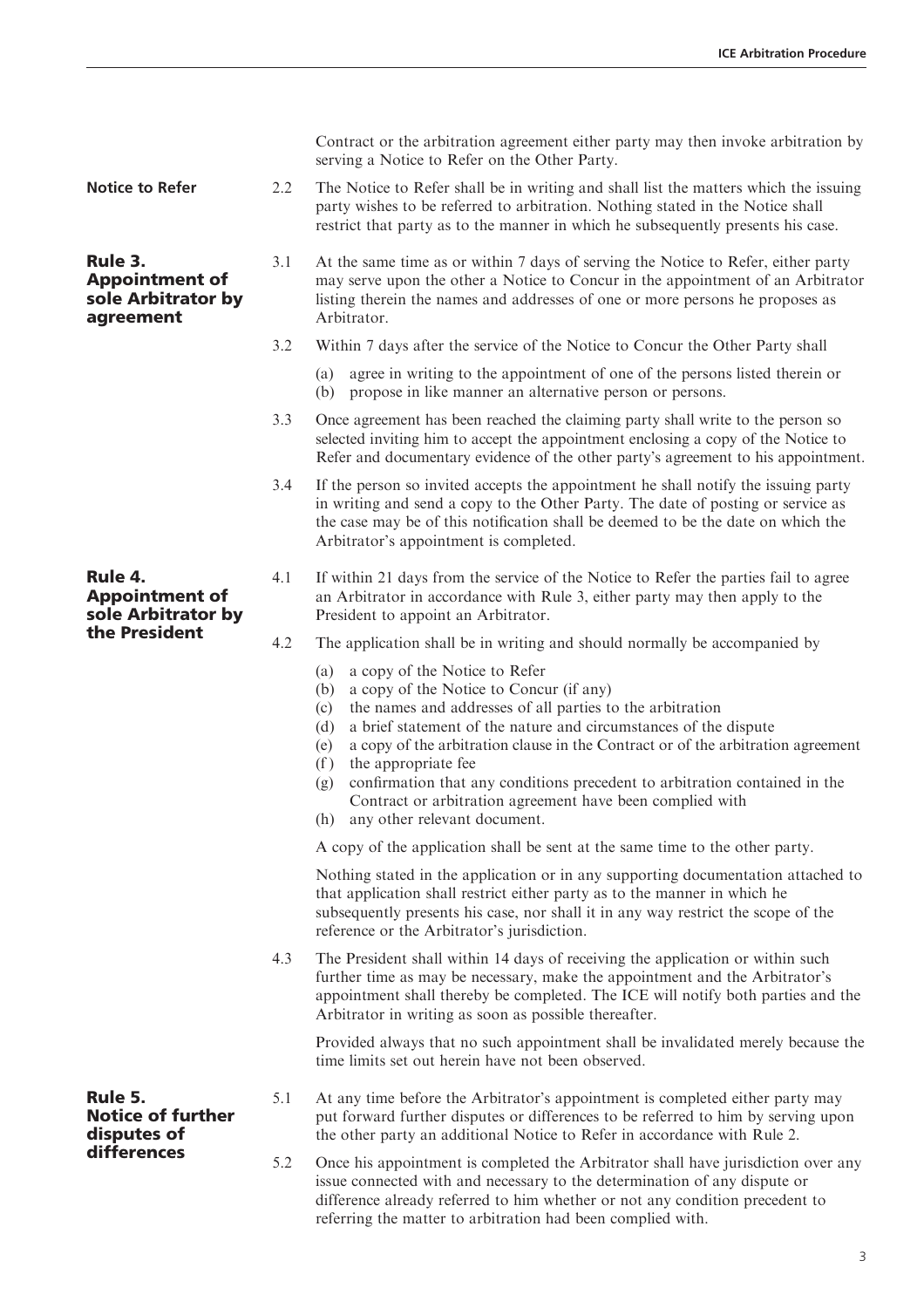The preliminary

Rule 6.

meeting

# Part B. Arrangements for the Arbitration

6.1 The Arbitrator may upon appointment require the parties to submit to him short statements expressing their perceptions of the disputes or differences. Such statements shall give sufficient detail of the nature of the issues to enable the Arbitrator and the parties to discuss appropriate procedures for the preliminary

|                                                       |     | meeting.                                                                                                                                                                                                                                                                                                                                                                                                                                                                                                                                                                                                                                                      |
|-------------------------------------------------------|-----|---------------------------------------------------------------------------------------------------------------------------------------------------------------------------------------------------------------------------------------------------------------------------------------------------------------------------------------------------------------------------------------------------------------------------------------------------------------------------------------------------------------------------------------------------------------------------------------------------------------------------------------------------------------|
|                                                       | 6.2 | After accepting the appointment the Arbitrator may as soon as reasonably<br>practical summon the parties to a preliminary meeting for the purpose of giving<br>such directions about the Procedure to be adopted in the arbitration as he<br>considers necessary and dealing with the matters referred to in Rule 6.1.                                                                                                                                                                                                                                                                                                                                        |
|                                                       | 6.3 | If the parties so wish they may themselves agree directions and submit them in<br>draft to the Arbitrator for his approval which shall not unreasonably be withheld.<br>In so doing the parties shall consider all the matters referred to in Rule 6.4 and<br>shall state whether or not they wish Part F or Part G or Part H of these Rules to<br>apply.                                                                                                                                                                                                                                                                                                     |
|                                                       | 6.4 | The parties and the Arbitrator shall consider whether and to what extent                                                                                                                                                                                                                                                                                                                                                                                                                                                                                                                                                                                      |
|                                                       |     | Part F (Short Procedure), Part G (Expedited Procedure) or Part H (Special<br>(a)<br>Procedure for Experts) of these Rules shall apply<br>progress may be facilitated and costs saved by determining some of the issues<br>(b)<br>in advance of the main hearing<br>evidence of Experts may be necessary or desirable<br>(c)<br>disclosure of documents should be ordered<br>(d)<br>there should be a limit put on Recoverable Costs<br>(e)<br>where the Act applies to the Arbitration the parties should enter into an<br>(f)<br>agreement (if they have not already done so) excluding the right to appeal in<br>accordance with ss32, 45 and 69 of the Act |
|                                                       |     | and in general shall consider such other steps as may achieve the speedy and cost<br>effective resolution of the disputes.<br><b>Part C. Control of the Proceedings</b>                                                                                                                                                                                                                                                                                                                                                                                                                                                                                       |
| Rule 7.<br><b>Power to control</b><br>the proceedings | 7.1 | The Arbitrator may exercise any or all of the powers set out or necessarily to be<br>implied in this Procedure on such terms as he thinks fit, and the parties shall not<br>deny that the Arbitrator has such powers.                                                                                                                                                                                                                                                                                                                                                                                                                                         |
| <b>Jurisdiction</b>                                   | 7.2 | The Arbitrator shall have power to rule on his own substantive jurisdiction and in<br>particular as to                                                                                                                                                                                                                                                                                                                                                                                                                                                                                                                                                        |
|                                                       |     | (a) whether there is a valid arbitration agreement<br>(b) whether he is properly appointed<br>whether there is a dispute or difference capable of being referred to<br>(c)<br>arbitration<br>whether the dispute has been validly referred<br>(d)<br>what matters have been submitted in accordance with the arbitration<br>(e)<br>agreement and this Procedure.                                                                                                                                                                                                                                                                                              |
|                                                       | 7.3 | Should any party refer a ruling under Rule 7.2 to the court the Arbitrator shall<br>direct whether or not the arbitral proceedings shall continue pending a decision by<br>the court.                                                                                                                                                                                                                                                                                                                                                                                                                                                                         |
| General                                               | 7.4 | The Arbitrator shall have power to decide all procedural and evidential matters<br>including but not limited to                                                                                                                                                                                                                                                                                                                                                                                                                                                                                                                                               |
|                                                       |     | whether any and if so what form of written statements of claim and defence<br>(a)<br>are to be used, when these should be supplied and the extent to which such                                                                                                                                                                                                                                                                                                                                                                                                                                                                                               |

statements can later be amended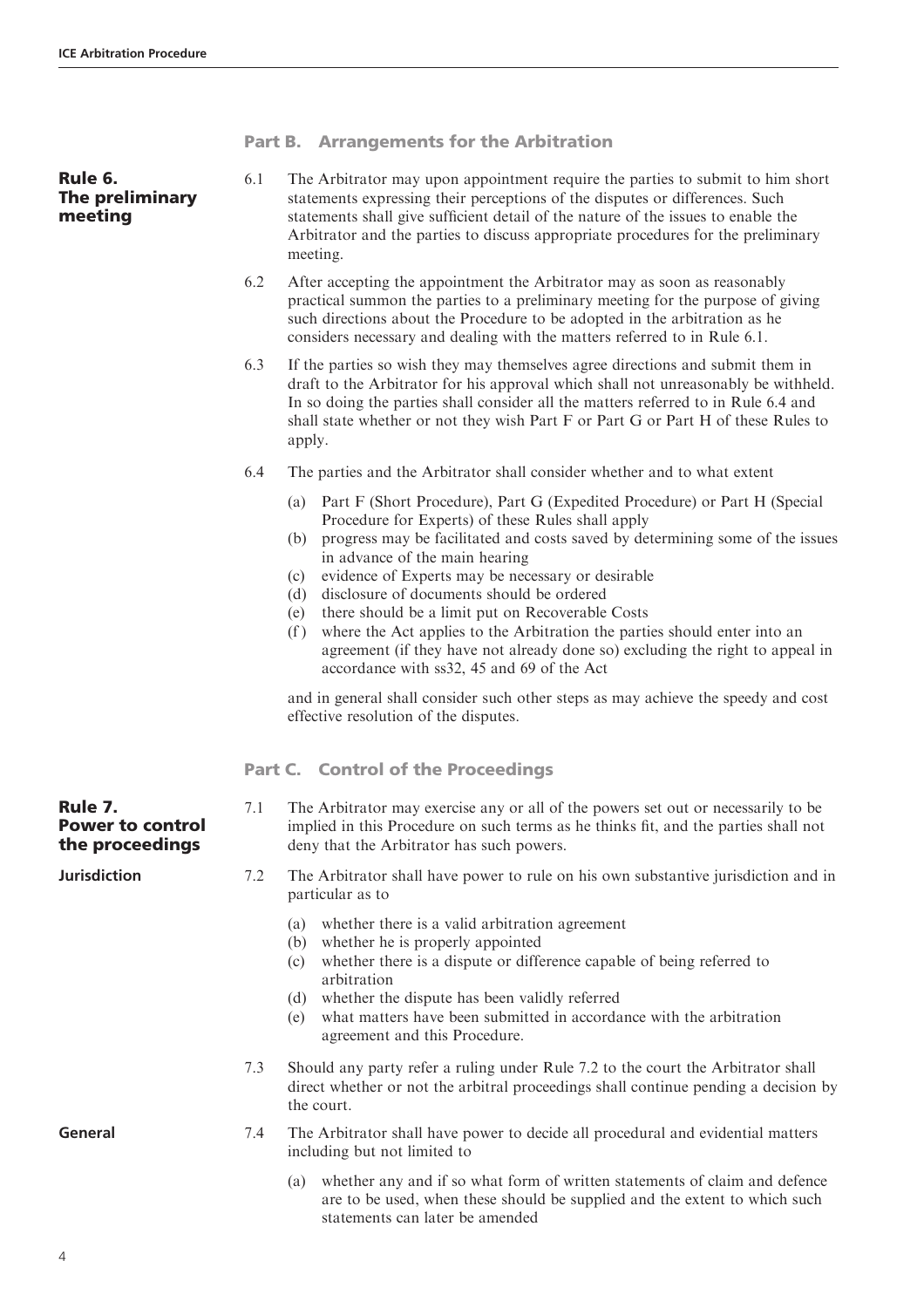|                                                |      | (b) whether any and if so which documents or classes of document should be<br>disclosed between and produced by the parties and at what stage<br>whether any and if so what questions should be put to and answered by the<br>(c)<br>respective parties in advance of a hearing and when and in what form this<br>should be done<br>whether to apply the strict rules of evidence (or any other rules) as to the<br>(d)<br>admissibility, relevance or weight of any material (oral, written or other)<br>sought to be tendered on any matters of fact or opinion, and the time,<br>manner and form in which such material should be exchanged and presented<br>whether and to what extent the Arbitrator should himself take the initiative<br>(e)<br>in ascertaining the facts and the law<br>(f) whether to rely upon his own knowledge and expertise to such extent as he<br>thinks fit<br>whether and to what extent there should be oral or written evidence or<br>(g)<br>submissions<br>whether and to what extent Expert evidence should be adduced<br>(h)<br>whether and to what extent evidence should be given under oath or<br>(i)<br>affirmation<br>the manner in which the evidence of witnesses shall be taken<br>(j)<br>whether translations of any relevant documents are to be supplied<br>(k)<br>and in default of agreement between the parties, shall have power to decide<br>when and where any part of the proceedings is to be held<br>(1)<br>(m) the language or languages to be used in the proceedings. |
|------------------------------------------------|------|------------------------------------------------------------------------------------------------------------------------------------------------------------------------------------------------------------------------------------------------------------------------------------------------------------------------------------------------------------------------------------------------------------------------------------------------------------------------------------------------------------------------------------------------------------------------------------------------------------------------------------------------------------------------------------------------------------------------------------------------------------------------------------------------------------------------------------------------------------------------------------------------------------------------------------------------------------------------------------------------------------------------------------------------------------------------------------------------------------------------------------------------------------------------------------------------------------------------------------------------------------------------------------------------------------------------------------------------------------------------------------------------------------------------------------------------------------------------------------------------------------------------------------|
| Non-compliance with                            | 7.5  | The Arbitrator shall have power to give orders and directions in respect of                                                                                                                                                                                                                                                                                                                                                                                                                                                                                                                                                                                                                                                                                                                                                                                                                                                                                                                                                                                                                                                                                                                                                                                                                                                                                                                                                                                                                                                        |
| orders                                         |      | the time for compliance and the consequences of non-compliance with orders<br>(a)                                                                                                                                                                                                                                                                                                                                                                                                                                                                                                                                                                                                                                                                                                                                                                                                                                                                                                                                                                                                                                                                                                                                                                                                                                                                                                                                                                                                                                                  |
|                                                |      | and directions<br>the conducting of enquiries, tests or investigations which the Arbitrator may<br>(b)<br>require<br>the recognition or disallowance of any level of representation in the<br>(c)                                                                                                                                                                                                                                                                                                                                                                                                                                                                                                                                                                                                                                                                                                                                                                                                                                                                                                                                                                                                                                                                                                                                                                                                                                                                                                                                  |
|                                                |      | determination of costs.                                                                                                                                                                                                                                                                                                                                                                                                                                                                                                                                                                                                                                                                                                                                                                                                                                                                                                                                                                                                                                                                                                                                                                                                                                                                                                                                                                                                                                                                                                            |
|                                                | 7.6  | Should any party fail to comply with any direction given in accordance with this<br>Procedure such inferences may be drawn therefrom as seem to the Arbitrator both<br>reasonable and just.                                                                                                                                                                                                                                                                                                                                                                                                                                                                                                                                                                                                                                                                                                                                                                                                                                                                                                                                                                                                                                                                                                                                                                                                                                                                                                                                        |
| Use of assessors and<br>seeking outside advice | 7.7  | The Arbitrator may appoint a legal technical or other assessor to assist him in the<br>conduct of the arbitration. The Arbitrator shall direct when such assessor is to<br>attend hearings of the arbitration.                                                                                                                                                                                                                                                                                                                                                                                                                                                                                                                                                                                                                                                                                                                                                                                                                                                                                                                                                                                                                                                                                                                                                                                                                                                                                                                     |
|                                                | 7.8  | The Arbitrator may seek legal technical or other advice on any matter arising out<br>of or in connection with the proceedings. The parties shall be given a reasonable<br>opportunity to comment on any information, opinion or advice offered by any<br>such person.                                                                                                                                                                                                                                                                                                                                                                                                                                                                                                                                                                                                                                                                                                                                                                                                                                                                                                                                                                                                                                                                                                                                                                                                                                                              |
|                                                | 7.9  | All costs arising from the Arbitrator's actions under Rules 7.7 and 7.8 shall be<br>costs in the arbitration.                                                                                                                                                                                                                                                                                                                                                                                                                                                                                                                                                                                                                                                                                                                                                                                                                                                                                                                                                                                                                                                                                                                                                                                                                                                                                                                                                                                                                      |
| <b>Security for costs</b>                      | 7.10 | The Arbitrator shall have power to                                                                                                                                                                                                                                                                                                                                                                                                                                                                                                                                                                                                                                                                                                                                                                                                                                                                                                                                                                                                                                                                                                                                                                                                                                                                                                                                                                                                                                                                                                 |
|                                                |      | direct that the Recoverable Costs of the arbitration be limited to a specified<br>(a)                                                                                                                                                                                                                                                                                                                                                                                                                                                                                                                                                                                                                                                                                                                                                                                                                                                                                                                                                                                                                                                                                                                                                                                                                                                                                                                                                                                                                                              |
|                                                |      | amount<br>order the deposit of money or other security to secure the whole or any part<br>(b)<br>of the amount(s) in dispute                                                                                                                                                                                                                                                                                                                                                                                                                                                                                                                                                                                                                                                                                                                                                                                                                                                                                                                                                                                                                                                                                                                                                                                                                                                                                                                                                                                                       |
|                                                |      | make an order for security for costs in favour of one or more of the parties<br>(c)<br>(d) order his own costs to be secured.                                                                                                                                                                                                                                                                                                                                                                                                                                                                                                                                                                                                                                                                                                                                                                                                                                                                                                                                                                                                                                                                                                                                                                                                                                                                                                                                                                                                      |
|                                                |      | Money ordered to be paid under this Rule shall be paid without delay into a                                                                                                                                                                                                                                                                                                                                                                                                                                                                                                                                                                                                                                                                                                                                                                                                                                                                                                                                                                                                                                                                                                                                                                                                                                                                                                                                                                                                                                                        |

separate bank account in the name of a stakeholder to be appointed by and

subject to the directions of the Arbitrator.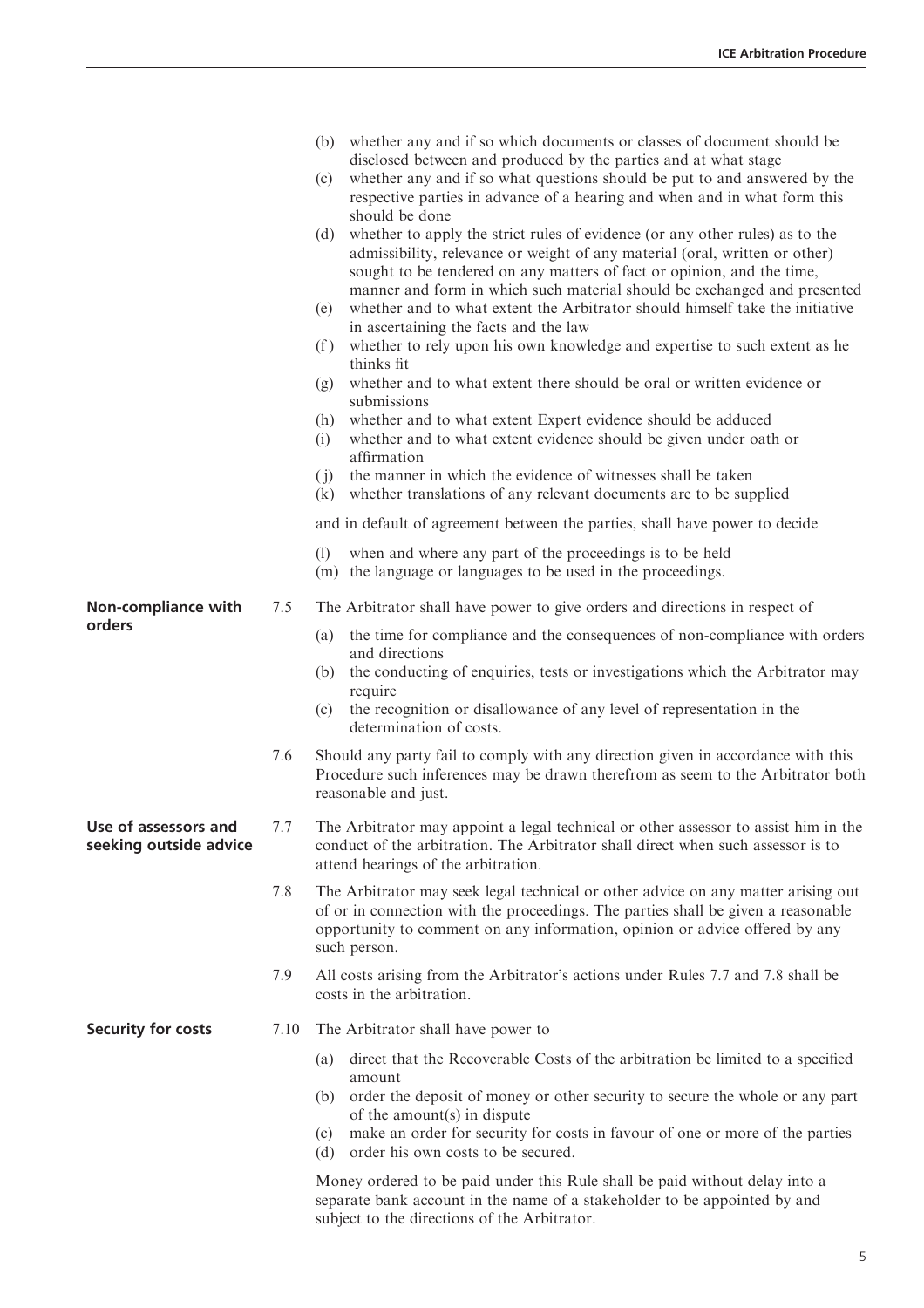**Protective measures** 7.11 The Arbitrator (and in the case of urgency the courts also) shall have power to (a) order the preservation of evidence (b) make orders relating to property which is the subject of the proceedings or as to which any question arises in the proceedings (i) for the inspection, photographing, preservation, custody or detention of the property (ii) ordering that samples be taken from, or any observation be made of or experiment conducted upon, the property (c) give directions for the detention storage sale or disposal of the whole or any part of the subject matter of the dispute at the expense of one or both of the parties. Part D. Procedures before the Hearing

8.1 Unless the Arbitrator otherwise directs, each party shall prepare in writing and shall serve upon the Other Party or parties and the Arbitrator a statement of their case comprising

- (a) a summary of that party's case
- (b) a summary of that party's evidence
- (c) a statement or summary of the issues between the parties
- (d) a list and/or a summary of the documents relied upon
- (e) any points of law with references to any authorities relied upon
- (f ) a statement or summary of any other matters likely to assist the resolution of the disputes or differences between the parties
- (g) any other document or statement that the Arbitrator considers necessary.

The Arbitrator may order any party to answer the Other Partys case and to give reasons for any disagreement therewith.

- 8.2 Statements or answers shall contain sufficient detail for the Other Party to know the case he has to answer. If sufficient detail is not provided the Arbitrator may of his own motion or at the request of the Other Party order the provision of such further information, clarification or elaboration as the Arbitrator may think fit.
- 8.3 The Arbitrator may order any party to deliver either with its statement of case or otherwise any documents in his possession custody or power which relate either generally or specifically to matters in issue, or upon which he intends to rely.
- 8.4 (1) If a party fails to comply with any order made under this rule the Arbitrator may issue a peremptory order to the same effect directing such time for compliance as the Arbitrator considers appropriate.
	- (2) If the defaulting party fails to comply with a peremptory order the Arbitrator shall have power to
		- (a) debar that party from relying on the matters in respect of which he is in default
		- (b) draw such adverse inferences from the act of non-compliance as the circumstances justify
		- (c) proceed to an award on the basis of such materials as have been properly provided to him.

Provided that the Arbitrator shall first give notice to the party in default that he intends to proceed under this rule.

- 8.5 If the Arbitrator is satisfied that there has been inordinate and inexcusable delay by either party in pursuing his claim (or counter-claim) and that delay
	- (a) gives rise or is likely to give rise to substantial risk that it is not possible to have a fair resolution of the issues in that claim
	- (b) has caused or is likely to cause, serious prejudice to the other party

then the Arbitrator may make an award dismissing the claim.

Rule 8. Statements of case and disclosure of documents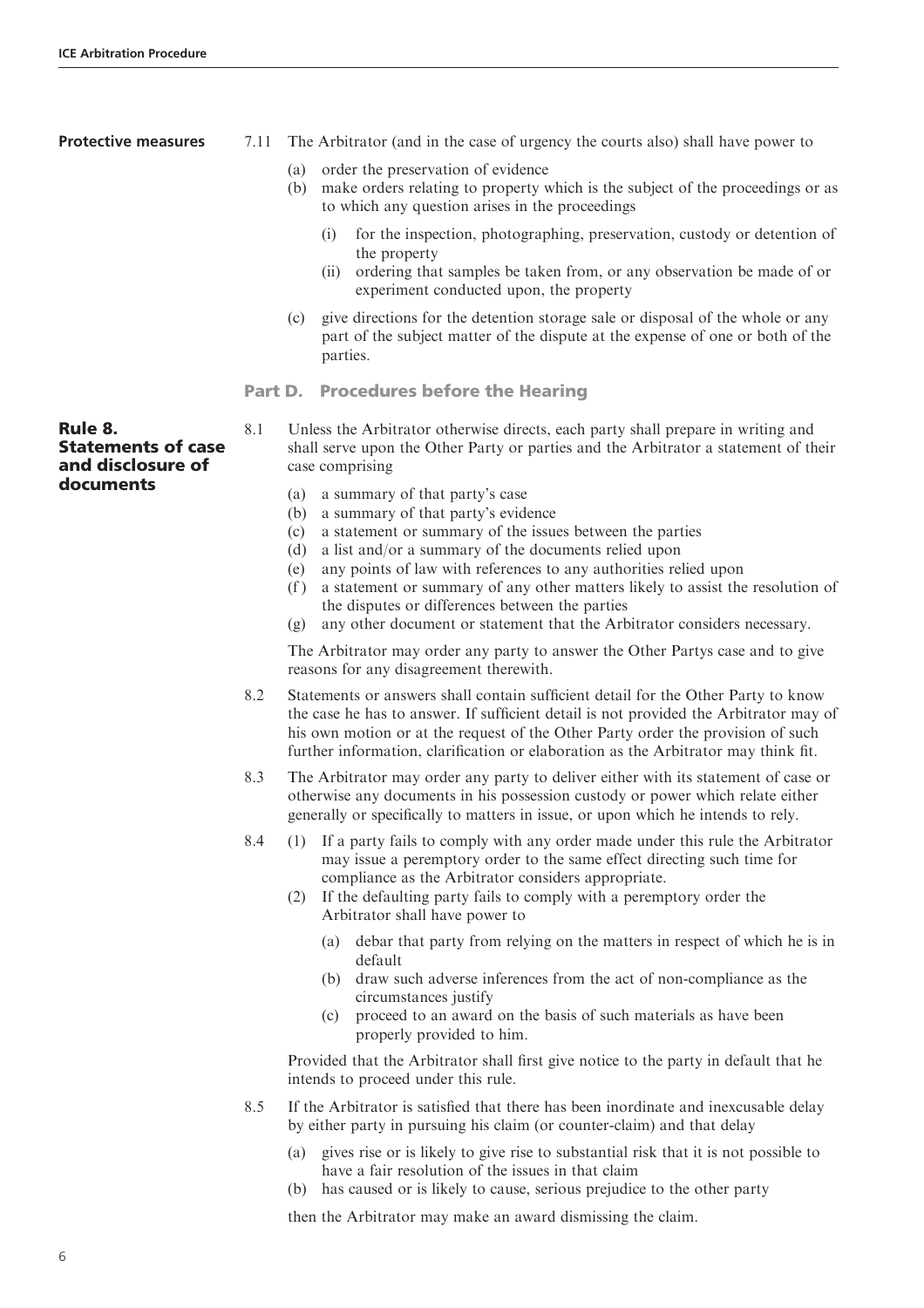| Rule 9.<br><b>Power to order</b><br>concurrent<br><b>Hearings</b> | 9.1                                     | Where disputes or differences have arisen under two or more Contracts each<br>concerned wholly or mainly with the same subject matter and the resulting<br>arbitrations have been referred to the same Arbitrator he may with the agreement<br>of all the parties concerned or upon the application of one of the parties being a<br>party to all the contracts involved order that the whole or any part of the matters<br>at issue shall be heard together upon such terms or conditions as the Arbitrator<br>thinks fit.                                                                                                                                                                                                                                                                                                                                                                                                                                                                                                                                            |  |
|-------------------------------------------------------------------|-----------------------------------------|------------------------------------------------------------------------------------------------------------------------------------------------------------------------------------------------------------------------------------------------------------------------------------------------------------------------------------------------------------------------------------------------------------------------------------------------------------------------------------------------------------------------------------------------------------------------------------------------------------------------------------------------------------------------------------------------------------------------------------------------------------------------------------------------------------------------------------------------------------------------------------------------------------------------------------------------------------------------------------------------------------------------------------------------------------------------|--|
|                                                                   | 9.2                                     | Where an order for concurrent Hearings has been made under Rule 9.1 the<br>Arbitrator shall nevertheless make and publish separate awards unless all the<br>parties otherwise agree but the Arbitrator may if he thinks fit prepare one<br>combined set of reasons to cover all the awards.                                                                                                                                                                                                                                                                                                                                                                                                                                                                                                                                                                                                                                                                                                                                                                            |  |
| <b>Rule 10.</b><br><b>Procedural</b><br>meetings                  | 10.1                                    | The Arbitrator may at any time call such procedural meetings as he deems<br>necessary to identify or clarify the issues to be decided and the Procedures to be<br>adopted. For this purpose the Arbitrator may request particular persons to attend<br>on behalf of the parties.                                                                                                                                                                                                                                                                                                                                                                                                                                                                                                                                                                                                                                                                                                                                                                                       |  |
|                                                                   | 10.2                                    | Either party may at any time apply to the Arbitrator for leave to appear before him<br>on any interlocutory matter. The Arbitrator may call a procedural meeting for the<br>purpose or deal with the application in correspondence or otherwise as he thinks fit.                                                                                                                                                                                                                                                                                                                                                                                                                                                                                                                                                                                                                                                                                                                                                                                                      |  |
|                                                                   | 10.3                                    | At any procedural meeting or otherwise the Arbitrator may give such directions<br>as he thinks fit for the proper conduct of the arbitration.                                                                                                                                                                                                                                                                                                                                                                                                                                                                                                                                                                                                                                                                                                                                                                                                                                                                                                                          |  |
| <b>Rule 11.</b><br><b>Preparation for</b>                         | 11.1                                    | In addition to his other powers the Arbitrator shall also have power to carry out<br>the following.                                                                                                                                                                                                                                                                                                                                                                                                                                                                                                                                                                                                                                                                                                                                                                                                                                                                                                                                                                    |  |
| the Hearing                                                       |                                         | Order that the parties shall agree facts as facts and figures as figures where<br>(a)<br>possible.<br>Order the parties to prepare a paginated bundle of all documents relied upon<br>(b)<br>by the parties, agreed if possible. The bundle(s) shall thereby be deemed to<br>have been entered in evidence without further proof and without being read<br>out at the hearing subject to witnesses confirming their statements, on oath if<br>required by the Arbitrator and provided always that either party may at the<br>hearing challenge the admissibility of any document in the agreed bundle.<br>Direct that any Experts upon whose reports the parties rely shall exchange<br>(c)<br>reports before the hearing and shall meet and prepare a joint report before<br>the hearing to identify all those matters on which they agree and all those<br>matters on which they disagree, stating the reasons for any disagreement.<br>(d) Direct that any witness statements of fact on which the parties intend to rely<br>shall be exchanged before the hearing. |  |
|                                                                   | 11.2                                    | Before the hearing the Arbitrator may, and if so requested by the parties, shall<br>read the documents to be used at the hearing. For this or any other purpose the<br>Arbitrator may require all such documents to be delivered to him at such time<br>and place as he may specify.                                                                                                                                                                                                                                                                                                                                                                                                                                                                                                                                                                                                                                                                                                                                                                                   |  |
|                                                                   | <b>Part E. Procedure at the Hearing</b> |                                                                                                                                                                                                                                                                                                                                                                                                                                                                                                                                                                                                                                                                                                                                                                                                                                                                                                                                                                                                                                                                        |  |
| <b>Rule 12.</b><br><b>Powers at the</b><br><b>Hearing</b>         | 12.1                                    | The Arbitrator may hear the parties, their representatives and/or witnesses at any<br>time or place and may adjourn the arbitration for any period on the application<br>of any party or as he thinks fit.                                                                                                                                                                                                                                                                                                                                                                                                                                                                                                                                                                                                                                                                                                                                                                                                                                                             |  |
|                                                                   | 12.2                                    | Any party may be represented by any person including in the case of a company<br>or other legal entity a director, officer, employee or beneficiary of such company<br>or entity. In particular, a person shall not be prevented from representing a party<br>because he is or may be also a witness in the proceedings. Nothing shall prevent a<br>party from being represented by different persons at different times.                                                                                                                                                                                                                                                                                                                                                                                                                                                                                                                                                                                                                                              |  |
|                                                                   | 12.3                                    | Nothing in these Rules or in any other rule custom or practice shall prevent the<br>Arbitrator from starting to hear the arbitration once his appointment is                                                                                                                                                                                                                                                                                                                                                                                                                                                                                                                                                                                                                                                                                                                                                                                                                                                                                                           |  |

completed or at any time thereafter.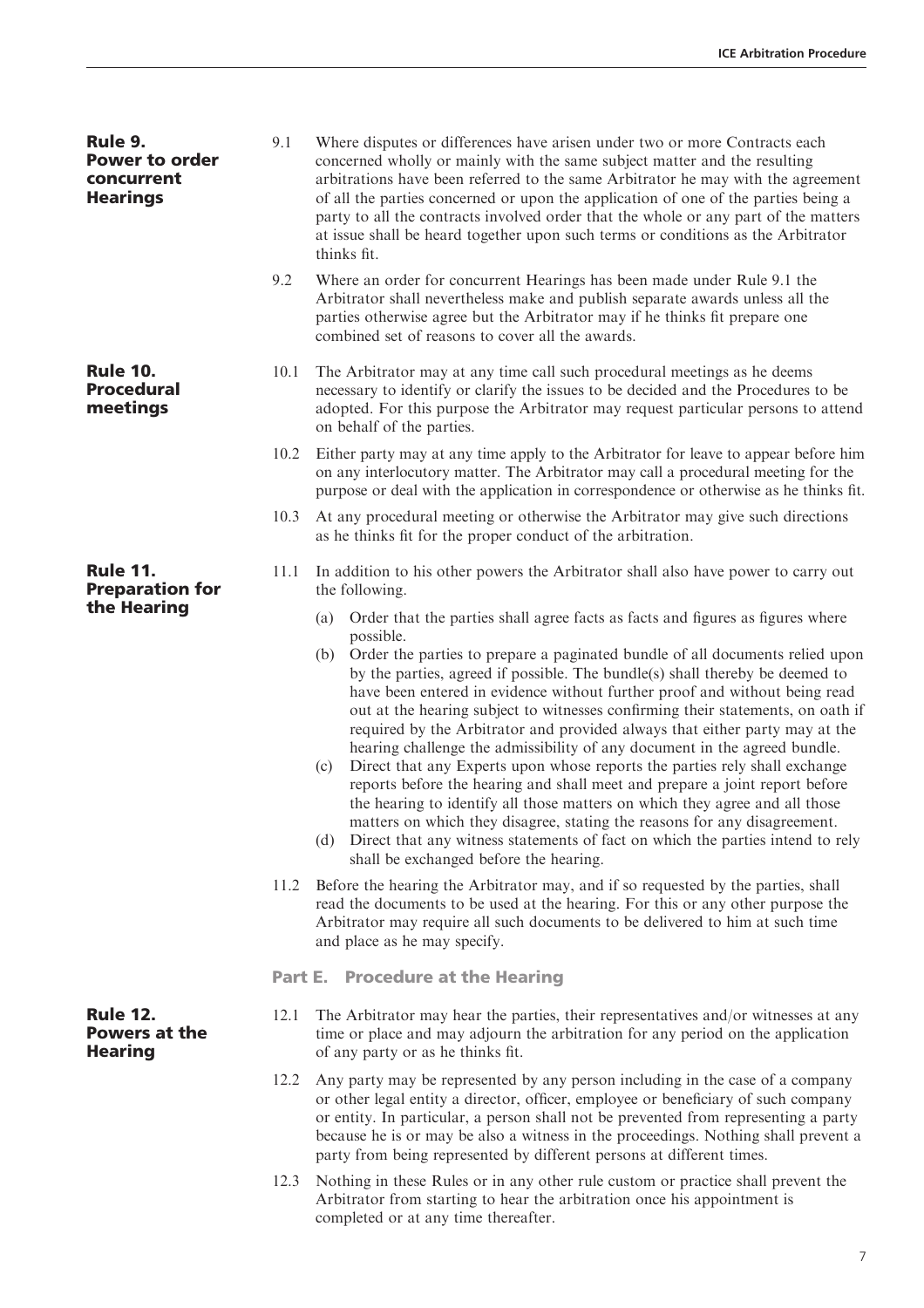- 12.4 Any meeting with or summons before the Arbitrator at which both parties are represented may if the Arbitrator so directs be treated as part of the hearing of the arbitration.
- 12.5 At or before the Hearing and after hearing representations on behalf of each party the Arbitrator shall determine the order in which the parties shall present their cases and/or the order in which the issues shall be heard and determined.
- 12.6 Either party may make oral submissions to which the other party shall have the right to reply. The Arbitrator may order that such submissions shall be confirmed in writing and served on the other party before the hearing.
- 12.7 The Arbitrator may at any time (whether before or after the hearing has commenced) allocate the time available for the Hearing between the parties and those representing the parties shall then adhere strictly to that allocation. Should a party's representative fail to complete the presentation of that party's case within the time so allowed further time shall only be afforded at the sole discretion of the Arbitrator and upon such conditions as to costs as the Arbitrator may see fit to impose.
- 12.8 The Arbitrator may on the application of either party or of his own motion hear and determine any issue or issues separately.
- 12.9 If a party fails to appear at the hearing and provided that the absent party has had notice of the hearing or the Arbitrator is satisfied that all reasonable steps have been taken to notify him of the hearing, the Arbitrator may proceed with the hearing in his absence. The Arbitrator shall nevertheless take all reasonable steps to ensure that the disputes between the parties are determined justly and fairly.
- 13.1 The Arbitrator may order a party to submit in advance of the hearing a list of the witnesses he intends to call. That party shall not thereby be bound to call any witness so listed.
- 13.2 No Expert evidence shall be admissible except by leave of the Arbitrator. Leave may be given on such terms and conditions as the Arbitrator thinks fit. Unless the Arbitrator otherwise orders such terms shall be deemed to include a requirement that the report from any Expert on which a party intends to rely shall be served upon the Other Party within a reasonable time before the hearing.
- 13.3 The Arbitrator may order that Experts appear before him separately or concurrently at the hearing so that he may examine them inquisitorially provided always that at the conclusion of the questioning by the Arbitrator the parties or their representatives shall have the opportunity to put such further questions to any Expert as they may reasonably require.
- 13.4 The Arbitrator may order the parties to serve written witness statements of fact on which they intend to rely, confirmed by the witness in a Statement of Truth. The Arbitrator may also order any party to prepare and disclose in writing in advance a list of points or questions to be put in cross-examination of any witness.
- 13.5 Where a list of questions is disclosed whether pursuant to an order of the Arbitrator or otherwise the party making disclosure shall not be bound to put any question therein to the witness unless the Arbitrator so orders. Where the party making disclosure puts a question not so listed in cross-examination the Arbitrator may disallow the costs thereby occasioned.
- 13.6 The Arbitrator may order that any witness statement or Expert's report which has been disclosed shall stand as the evidence in chief of that witness or Expert if confirmed by the witness or expert at the hearing and on oath if required by the Arbitrator provided that the other party has been or will be given an opportunity to cross-examine the witness or Expert thereon. The Arbitrator may also at any time before such cross-examination order the witness or Expert to deliver written answers to questions arising out of any statement or report.

Rule 13. Evidence

8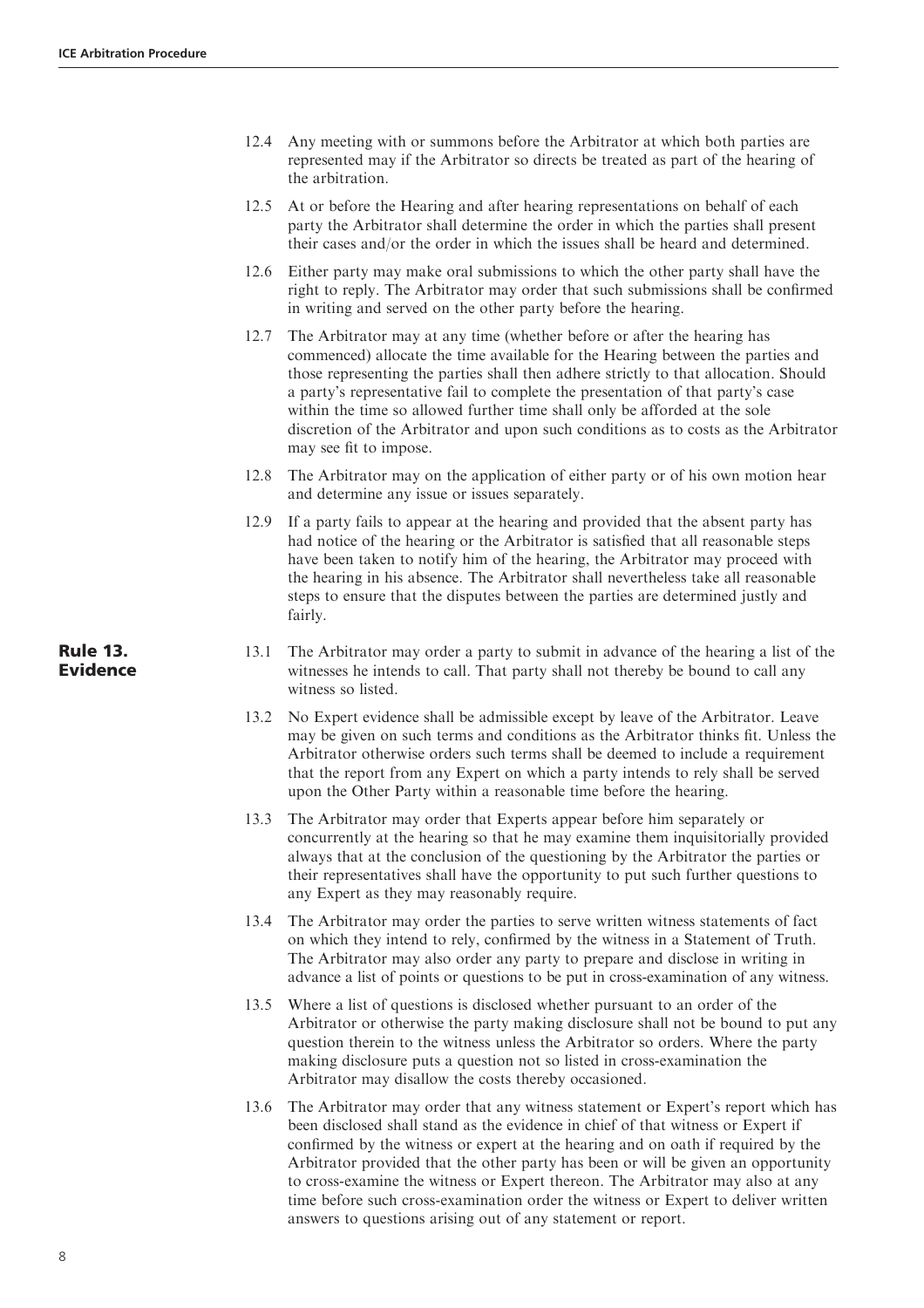|                                                             |      | <b>Part F. Short Procedure</b>                                                                                                                                                                                                                                                                                      |
|-------------------------------------------------------------|------|---------------------------------------------------------------------------------------------------------------------------------------------------------------------------------------------------------------------------------------------------------------------------------------------------------------------|
| <b>Rule 14.</b><br><b>Short Procedure</b>                   | 14.1 | Where Rule 1.4(a) applies, or where the parties so agree pursuant to Rule $6.4(a)$<br>(either of their own motion or at the invitation of the Arbitrator) the arbitration<br>shall be conducted in accordance with the following Short Procedure.                                                                   |
| <b>Statement of case</b>                                    | 14.2 | Within 2 working days of the appointment of the arbitrator (or, if one has already<br>been appointed, from the delivery of the Notice to Refer), the claiming party shall<br>set out his case in the form of a file containing                                                                                      |
|                                                             |      | a statement as to the orders or awards he seeks<br>(a)<br>a statement of his reasons for being entitled to such orders or awards<br>(b)<br>copies of any documents on which he relies (including witness statements and<br>(c)<br>expert reports) identifying the origin and date of each document                  |
|                                                             |      | and shall deliver copies of the said file to the Other Party and to the Arbitrator in<br>such manner and within such time as the Arbitrator may direct.                                                                                                                                                             |
|                                                             |      | Provided that where this Procedure is adopted under Rules $1.4(e)$ and $6.4(a)$ the<br>parties shall agree the date for the submission of the file.                                                                                                                                                                 |
|                                                             | 14.3 | The Responding Party shall within 14 days of receipt of the claiming party's file<br>deliver to the claiming party and to the Arbitrator his defence to the claiming<br>party's case in like form.                                                                                                                  |
|                                                             | 14.4 | There shall be no counterclaim. Should the Responding Party wish to raise a<br>counterclaim he must do so by way of a separate reference.                                                                                                                                                                           |
| <b>Close of pleadings</b>                                   | 14.5 | Following delivery of the Responding Party's file under Rule 14.3 there shall be a<br>period of 14 days during which the parties may comment on their opponent's file<br>and/or add to or deduct from their own file.                                                                                               |
|                                                             |      | Upon expiry of the said period of 14 days both files shall be closed and no further<br>comment shall be admissible.                                                                                                                                                                                                 |
| Award                                                       | 14.6 | Within 14 days after closure of the files pursuant to Rule 14.5 the Arbitrator<br>shall make and publish his Award. Provided that in his sole discretion the<br>Arbitrator may extend this period of 14 days to accommodate the provisions of<br>Rule 14.7.                                                         |
| Costs                                                       | 14.7 | Not withstanding the provisions of Rules 14.5 and 14.6 and in his own discretion<br>the Arbitrator may                                                                                                                                                                                                              |
|                                                             |      | visit the Site or the Works<br>(a)<br>(b) require either or both parties to submit further documents or information in<br>writing                                                                                                                                                                                   |
|                                                             |      | require the parties to attend a meeting for the purpose of answering the<br>(c)<br>Arbitrator's questions put to them, their representatives or witnesses, save<br>that the parties shall not themselves ask questions unless the Arbitrator so<br>permits, and that no person shall be bound to appear before him. |
|                                                             | 14.8 | Neither party shall be entitled to a formal hearing or to examine or cross-examine<br>witnesses or to make submissions other than in writing unless the Arbitrator in his<br>sole discretion gives leave.                                                                                                           |
|                                                             |      | Such leave shall be given only upon the condition that the requesting party bear<br>the whole of any extra costs thereby incurred to himself the other party and to the<br>Arbitrator.                                                                                                                              |
|                                                             |      | <b>Part G. The Expedited Procedure</b>                                                                                                                                                                                                                                                                              |
| <b>Rule 15.</b><br><b>The Expedited</b><br><b>Procedure</b> | 15.1 | Where Rule 1.4(d) or (e) applies or where the parties so agree pursuant to Rule<br>$6.4(a)$ (either of their own motion or at the invitation of the Arbitrator) the<br>arbitration shall be conducted in accordance with the following Expedited<br>Procedure.                                                      |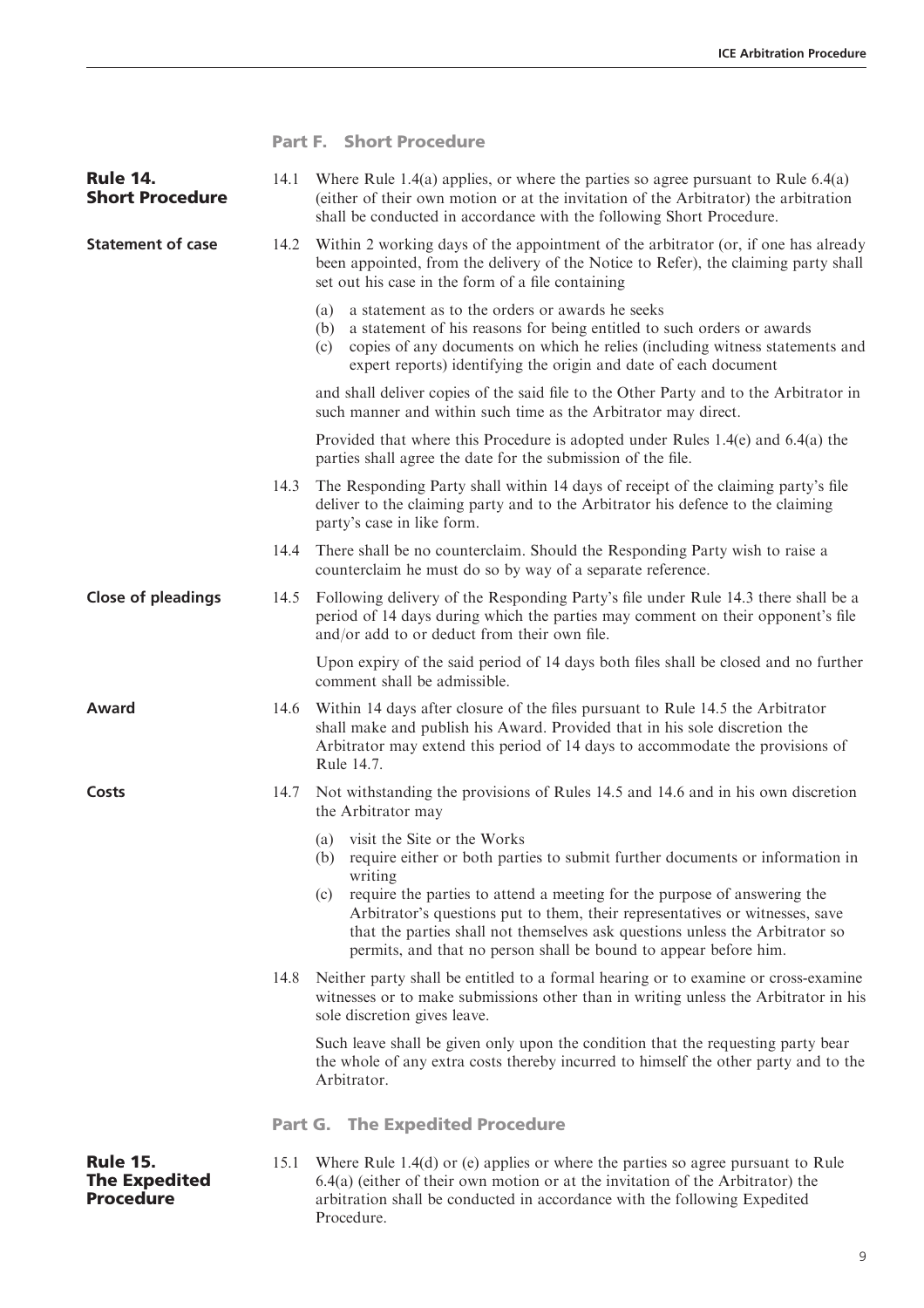|                                                            |         | 15.2 Within 2 working days of his appointment (or the adoption of this procedure if<br>later) the Arbitrator shall establish and order a procedural timetable of no longer<br>than 100 days to run from service of the statement of claim or from the date that<br>the Arbitrator gives his directions (whichever is later).                                                                                                                                                                                                  |
|------------------------------------------------------------|---------|-------------------------------------------------------------------------------------------------------------------------------------------------------------------------------------------------------------------------------------------------------------------------------------------------------------------------------------------------------------------------------------------------------------------------------------------------------------------------------------------------------------------------------|
|                                                            | 15.3    | The said timetable shall include                                                                                                                                                                                                                                                                                                                                                                                                                                                                                              |
|                                                            |         | (a) a date for service of the statement of claim (if not already served) as soon as<br>possible<br>(b) a date for service of the statement of defence within 21 working days<br>thereafter<br>a date for service of the reply 14 working days thereafter<br>(c)                                                                                                                                                                                                                                                               |
|                                                            |         | either<br>(d)                                                                                                                                                                                                                                                                                                                                                                                                                                                                                                                 |
|                                                            |         | a date for an oral hearing not exceeding 5 working days to<br>(i)<br>commence not more than 28 days after conclusion of the foregoing<br>steps<br>(ii) final written submissions to be served within 10 working days from the<br>expiry of the period allowed in Rule $15.3(c)$<br>(iii) where the Arbitrator is asked to award costs, he may order that<br>submissions on costs shall be served within 5 working days from the<br>date of publication of his award on the substantive issues.                                |
|                                                            |         | The Arbitrator may, if so agreed by the parties, direct shorter periods for any of<br>the foregoing steps and the period of 100 days shall be reduced accordingly.                                                                                                                                                                                                                                                                                                                                                            |
|                                                            | 15.4    | The Arbitrator, for the purpose of achieving the foregoing time limits may do any<br>of the following                                                                                                                                                                                                                                                                                                                                                                                                                         |
|                                                            |         | order any submission or other material to be delivered in writing<br>(a)<br>(b) take the initiative in ascertaining the facts and the law<br>direct the manner in which the time at the hearing is to be used<br>(c)<br>limit or specify the number of witnesses and/or Experts to be heard orally<br>(d)<br>order questions to witnesses or experts to be put and answered in writing<br>(e)<br>conduct the questioning of witnesses himself<br>(f)<br>require two or more witnesses to give their evidence together.<br>(g) |
| <b>Documents</b>                                           | 15.5    | All submissions served in accordance with Rule 15.3 shall be accompanied by all<br>supporting documents, statements of witnesses and Experts' reports relied on, and<br>by requests for disclosure of specific documents by the Other Party.                                                                                                                                                                                                                                                                                  |
|                                                            |         | 15.6 Subject to any direction or ruling by the Arbitrator on any issue as to disclosure<br>of documents, each party shall serve copies of the documents so requested within<br>a further period of 14 days. No further documents may be served by either party<br>unless requested by the Arbitrator.                                                                                                                                                                                                                         |
| <b>Confirmation of dates</b>                               | 15.7    | Upon completion of the steps set out in Rules $15.3(a)$ to (c) and $15.4$ the<br>Arbitrator shall confirm or vary the date or dates ordered under Rule $15(3)(d)$ .                                                                                                                                                                                                                                                                                                                                                           |
| Award                                                      | 15.8    | The Arbitrator shall make his award on the substantive issues within 18 days of<br>the end of the oral hearing pursuant to Rules $15.3(d)(i)$ or receipt of final<br>submissions pursuant to rule $15.3(d)(ii)$ (as the case may be). Where he is asked to<br>decide costs, he shall make his award on costs within 7 days of the service of<br>submissions pursuant to Rule $15.3(d)(iii)$ .                                                                                                                                 |
| <b>Extension of time</b>                                   | 15.9    | The parties may agree to extend the period of 100 days. The Arbitrator shall have<br>no such power.                                                                                                                                                                                                                                                                                                                                                                                                                           |
|                                                            | Part H. | <b>Special Procedure for Experts</b>                                                                                                                                                                                                                                                                                                                                                                                                                                                                                          |
| <b>Rule 16.</b><br><b>Special Procedure</b><br>for Experts | 16.1    | Where the parties so agree (either of their own motion or at the invitation of the<br>Arbitrator) the hearing and determination of any issues of fact which depend<br>upon the evidence of Experts shall be conducted in accordance with the following<br>Special Procedure.                                                                                                                                                                                                                                                  |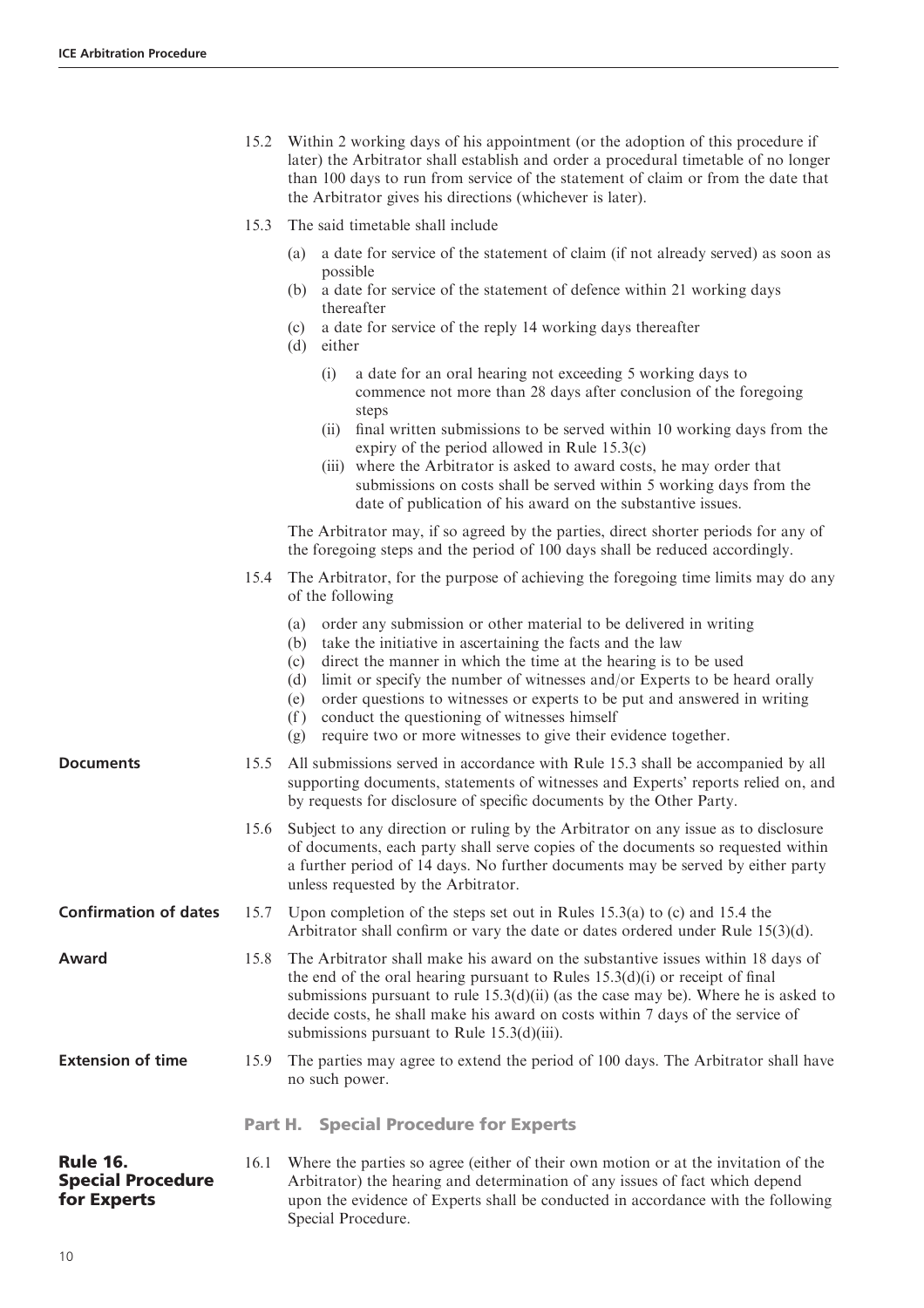|                           |      | 16.2 Each party shall set out his case on such issues in the form of a file containing                                                                                                                                                                                                                                                                                                                                                                                                                                                                                            |
|---------------------------|------|-----------------------------------------------------------------------------------------------------------------------------------------------------------------------------------------------------------------------------------------------------------------------------------------------------------------------------------------------------------------------------------------------------------------------------------------------------------------------------------------------------------------------------------------------------------------------------------|
|                           |      | (a) a statement of the factual findings he seeks<br>(b) a report or statement from and signed by each Expert upon whom that party<br>relies<br>copies of any other documents referred to in each Expert's report or<br>(c)<br>statement or on which the party relies identifying the origin and date of each<br>document                                                                                                                                                                                                                                                          |
|                           |      | and shall deliver copies of the said file to the other party and to the Arbitrator in<br>such manner and within such time as the Arbitrator may direct.                                                                                                                                                                                                                                                                                                                                                                                                                           |
|                           | 16.3 | After reading the parties' cases the Arbitrator may view the site or the Works and<br>may require either or both parties to submit further documents or information in<br>writing.                                                                                                                                                                                                                                                                                                                                                                                                |
|                           | 16.4 | Thereafter the Arbitrator shall fix a day when he shall meet the Experts whose<br>reports or statements have been submitted. At the meeting each Expert may<br>address the Arbitrator and put questions to any other Expert representing the<br>Other Party. The Arbitrator shall so direct the meeting as to ensure that each<br>Expert has an adequate opportunity to explain his opinion and to comment<br>upon any opposing opinion. No other person shall be entitled to address the<br>Arbitrator or question any Expert unless the parties and the Arbitrator so<br>agree. |
|                           | 16.5 | Thereafter the Arbitrator may make and publish an award setting out with<br>such details or particulars as may be necessary his decision upon the issues dealt<br>with.                                                                                                                                                                                                                                                                                                                                                                                                           |
| <b>Rule 17.</b><br>Costs  | 17.1 | The Arbitrator may in his award make orders as to the payment of any costs<br>relating to the foregoing matters including his own fees and expenses in<br>connection therewith.                                                                                                                                                                                                                                                                                                                                                                                                   |
|                           | 17.2 | Unless the parties otherwise agree and so notify the Arbitrator neither party shall<br>be entitled to any costs in respect of legal representation assistance or other legal<br>work relating to the hearing and determination of factual issues by this Special<br>Procedure.                                                                                                                                                                                                                                                                                                    |
|                           |      | <b>Part I. Awards</b>                                                                                                                                                                                                                                                                                                                                                                                                                                                                                                                                                             |
| Rule 18<br><b>Awards</b>  |      | 18.1 The Arbitrator may at any time make an award, and may make more than one<br>award at different times on different aspects of the matters to be determined.                                                                                                                                                                                                                                                                                                                                                                                                                   |
|                           | 18.2 | Awards may                                                                                                                                                                                                                                                                                                                                                                                                                                                                                                                                                                        |
|                           |      | order the payment of money to one or more of the parties<br>(a)<br>order a party to do or refrain from doing anything<br>(b)<br>order specific performance<br>(c)<br>make a declaration as to any matter to be determined<br>(d)<br>order rectification, setting aside or cancellation of a deed or other document<br>(e)<br>be a consent award in the event of a settlement, which shall include an<br>(f)<br>allocation of the costs of the arbitration.                                                                                                                        |
| <b>Provisional relief</b> | 18.3 | The Arbitrator may also make an order for provisional relief and for this purpose<br>the Arbitrator shall have power to award payment by one party to another of a<br>sum representing a reasonable proportion of the final net amount which in his<br>opinion that party is likely to be ordered to pay after determination of all the<br>issues in the arbitration and after taking into account any defence or counterclaim<br>upon which the Other Party may be entitled to rely.                                                                                             |
|                           | 18.4 | The Arbitrator shall have power to order the party against whom an order for<br>provisional relief is made to pay part or all of the sum awarded to a stakeholder.<br>In default of compliance with such an order the Arbitrator may order payment of                                                                                                                                                                                                                                                                                                                             |

the whole sum in the order for provisional relief to the Other Party.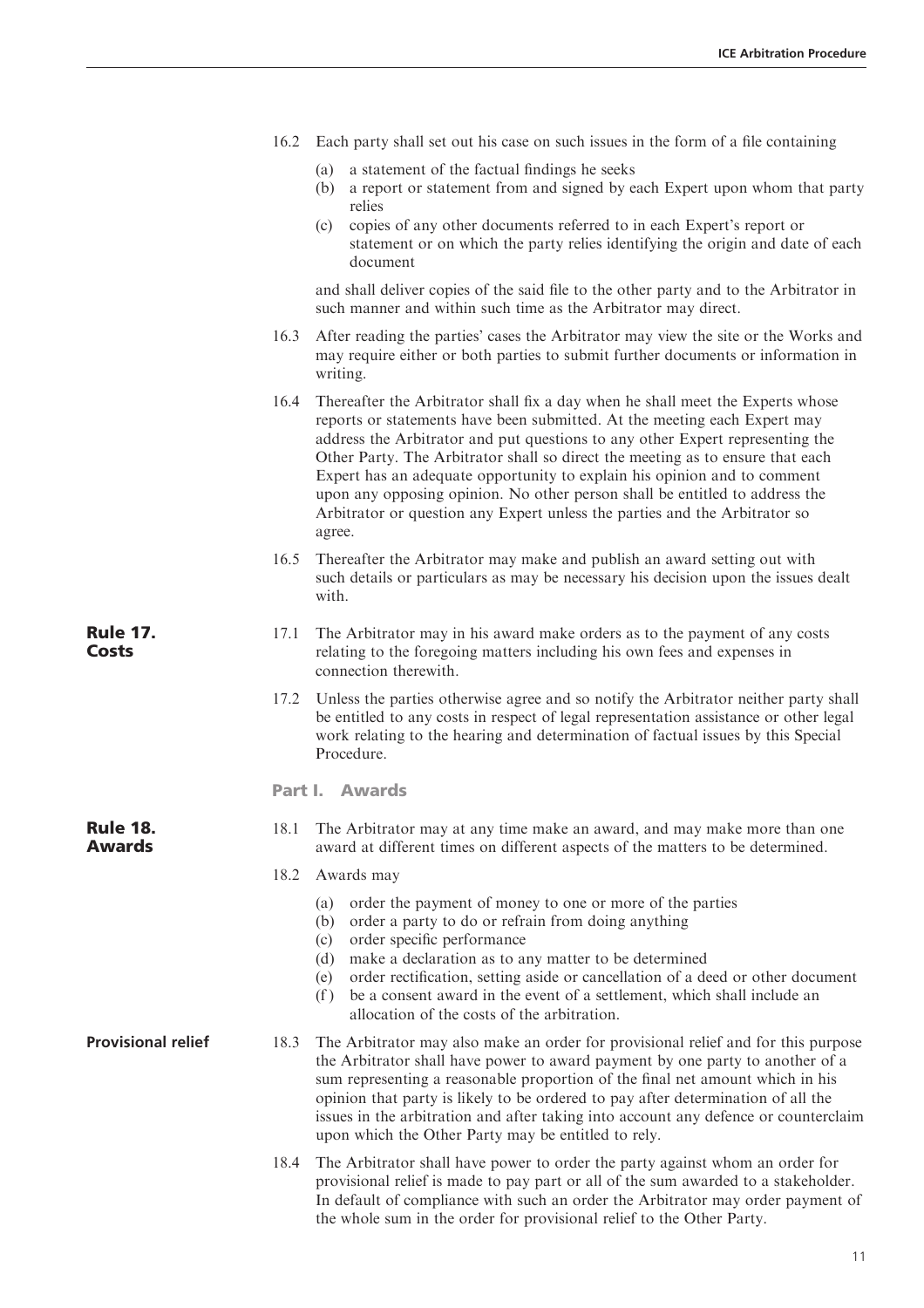|                                            | 18.5 | Unless the parties otherwise agree after the commencement of the arbitration the<br>Arbitrator shall have power to order payment of costs in relation to an order for<br>provisional relief including power to order that such costs shall be paid forthwith.                                                                                                                                    |
|--------------------------------------------|------|--------------------------------------------------------------------------------------------------------------------------------------------------------------------------------------------------------------------------------------------------------------------------------------------------------------------------------------------------------------------------------------------------|
|                                            | 18.6 | An order for provisional relief shall be binding upon the parties unless and until it<br>is varied by any subsequent award made and published by the same Arbitrator or<br>by any other Arbitrator having jurisdiction over the matters in dispute. Any such<br>subsequent award may order repayment of monies paid in accordance with the<br>order.                                             |
| <b>Interest</b>                            | 18.7 | In any award the Arbitrator shall have power to award interest at such rate and<br>between such dates as he thinks fit.                                                                                                                                                                                                                                                                          |
| Costs                                      | 18.8 | In any award the Arbitrator shall have power to                                                                                                                                                                                                                                                                                                                                                  |
|                                            |      | allocate the costs of the arbitration between the parties<br>(a)<br>direct the basis upon which the costs are to be determined<br>(b)<br>in the default of agreement by the parties, determine the amount of the<br>(c)<br>Recoverable Costs.                                                                                                                                                    |
|                                            | 18.9 | Unless the parties agree otherwise, the arbitrator shall allocate costs on the<br>general principle that costs should follow the event except where it appears that in<br>the circumstances this is not appropriate in relation to the whole or part of the<br>costs.                                                                                                                            |
|                                            |      | 18.10 In allocating costs, the arbitrator shall have regard to any offer of settlement<br>made prior to the making of his award. As a general principle, a party who<br>recovers less overall than a sum offered in settlement should recover costs up to<br>the date by which it was reasonable for him to have accepted that offer and the<br>other party should recover his costs thereafter. |
|                                            |      | 18.11 The arbitrator may determine the recoverable costs on such basis as he considers<br>appropriate. Unless ordered otherwise, the recoverable costs shall be determined<br>on the basis that there shall be allowed a reasonable amount in respect of all costs<br>reasonably incurred.                                                                                                       |
| <b>Rule 19.</b><br><b>Reasons</b>          | 19.1 | The Arbitrator shall include in his award reasons for the award unless it is a<br>consent award or the parties have agreed to dispense with reasons.                                                                                                                                                                                                                                             |
| <b>Rule 20.</b><br><b>Making the award</b> | 20.1 | Upon the closing of the hearing (if any) and after having considered all the<br>evidence and submissions the Arbitrator shall prepare and make his award.                                                                                                                                                                                                                                        |
|                                            |      | 20.2 When the Arbitrator has made his award or an order for provisional relief under<br>Rule 18 he shall so inform the parties in writing and shall specify how and where<br>it may be taken up upon full payment of his fees and expenses.                                                                                                                                                      |
|                                            | 20.3 | The Arbitrator may on the application of any party made within 28 days of the<br>date of the award or on his own initiative                                                                                                                                                                                                                                                                      |
|                                            |      | (a) correct an award so as to remove any clerical mistake or error arising from<br>an accidental slip or omission or clarify or remove any ambiguity in the<br>award<br>make an additional award in respect of any claim (including a claim for loss<br>(b)                                                                                                                                      |
|                                            |      | of interest or costs) which was presented to him but was not dealt with in the<br>award.                                                                                                                                                                                                                                                                                                         |
|                                            |      | Such correction or additional award shall be made within 28 days of the date of<br>the award or of receipt of the application (as the case may be).                                                                                                                                                                                                                                              |
| <b>Rule 21.</b><br><b>Appeals</b>          | 21.1 | If any party applies to the court for leave to appeal against any award or decision<br>or for an order staying the arbitration proceedings or for any other purpose that<br>party shall forthwith notify the Arbitrator of the application.                                                                                                                                                      |
|                                            |      | The Arbitrator may continue the arbitral proceedings, including making further                                                                                                                                                                                                                                                                                                                   |

awards, pending a decision by the court.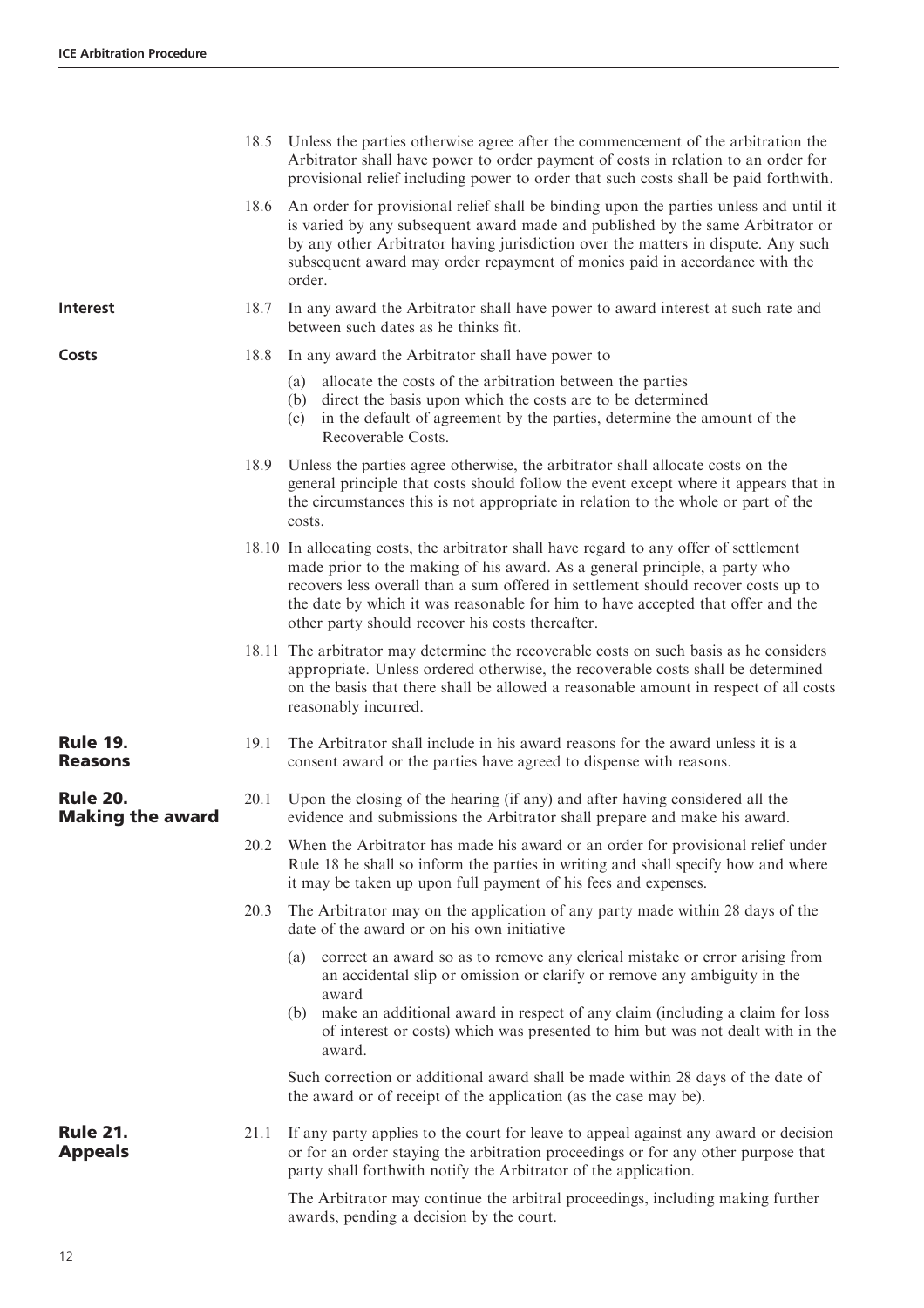|                                                                      |         | 21.2 Once any award or decision has been made and taken up the Arbitrator shall<br>be under no obligation to make any statement in connection therewith other than<br>in compliance with an order of the court under s.70 (4) of the Arbitration Act 1996.                                                                                                                                                                                                                                                                                                                                                                                                                                                                                                                                                                                                                                                                                                                                                                                                                                                                                                                                                                                                                                                                                                                                                                                                                                                                                                                                                                                                               |
|----------------------------------------------------------------------|---------|--------------------------------------------------------------------------------------------------------------------------------------------------------------------------------------------------------------------------------------------------------------------------------------------------------------------------------------------------------------------------------------------------------------------------------------------------------------------------------------------------------------------------------------------------------------------------------------------------------------------------------------------------------------------------------------------------------------------------------------------------------------------------------------------------------------------------------------------------------------------------------------------------------------------------------------------------------------------------------------------------------------------------------------------------------------------------------------------------------------------------------------------------------------------------------------------------------------------------------------------------------------------------------------------------------------------------------------------------------------------------------------------------------------------------------------------------------------------------------------------------------------------------------------------------------------------------------------------------------------------------------------------------------------------------|
|                                                                      | Part J. | <b>Miscellaneous</b>                                                                                                                                                                                                                                                                                                                                                                                                                                                                                                                                                                                                                                                                                                                                                                                                                                                                                                                                                                                                                                                                                                                                                                                                                                                                                                                                                                                                                                                                                                                                                                                                                                                     |
| <b>Rule 22.</b>                                                      | 22.1    | In these Rules the following definitions shall apply.                                                                                                                                                                                                                                                                                                                                                                                                                                                                                                                                                                                                                                                                                                                                                                                                                                                                                                                                                                                                                                                                                                                                                                                                                                                                                                                                                                                                                                                                                                                                                                                                                    |
| <b>Definitions</b>                                                   |         | All references in this Procedure to 'days' are references to Calendar Days<br>(a)<br>unless otherwise stated.<br>'Arbitrator' includes a tribunal of two or more Arbitrators or an Umpire.<br>(b)<br>'Institution' or 'ICE' means The Institution of Civil Engineers.<br>(c)<br>'Responding Party' and 'Other Party' includes the plural unless the context<br>(d)<br>otherwise requires.<br>'President' means the President for the time being of the ICE or any Vice-<br>(e)<br>President acting on his behalf or such other person as may have been<br>nominated in the arbitration agreement to appoint the Arbitrator in default<br>of agreement between the parties.<br>'Procedure' means the Institution of Civil Engineers Arbitration Procedure<br>(f)<br>unless the context otherwise requires.<br>'Contract' means the Contract between the parties which either incorporates<br>(g)<br>the arbitration agreement or under which the dispute arises.<br>'Expert' means an expert witness or person called to give expert opinion<br>(h)<br>evidence.<br>The 'Act' means the Arbitration Act 1996 and when the Act applies words<br>(i)<br>defined in it shall have the same meanings in this Procedure.<br>'Recoverable Costs' of the Arbitration shall include the parties' own legal<br>(j)<br>and other costs incurred in preparing their cases, and preparing for and<br>appearing at any hearing or other meeting.<br>The 'Arbitrator's Costs' shall include his fees and expenses incurred on or in<br>(k)<br>connection with the arbitration, and the fees and expenses of any advisor or<br>assessor he may employ in accordance with this Procedure. |
| <b>Rule 23.</b><br><b>Application of the</b><br><b>ICE Procedure</b> | 23.1    | This Procedure shall apply to the conduct of the arbitration if<br>the Contract so provides<br>(a)<br>the parties at any time so agree<br>(b)<br>the Arbitrator so stipulates at the time of his appointment.<br>(c)                                                                                                                                                                                                                                                                                                                                                                                                                                                                                                                                                                                                                                                                                                                                                                                                                                                                                                                                                                                                                                                                                                                                                                                                                                                                                                                                                                                                                                                     |
|                                                                      |         | Provided that where this Procedure applies by virtue of the Arbitrator's<br>stipulation under (c) above the parties may within 14 days of that appointment<br>agree otherwise in which event the Arbitrator may terminate his appointment and<br>the parties shall pay his reasonable charges in equal shares.                                                                                                                                                                                                                                                                                                                                                                                                                                                                                                                                                                                                                                                                                                                                                                                                                                                                                                                                                                                                                                                                                                                                                                                                                                                                                                                                                           |
|                                                                      | 23.2    | Where an arbitration is governed by the law of a country other than England and<br>Wales, or Northern Ireland this Procedure shall apply to the extent that the<br>applicable law permits.                                                                                                                                                                                                                                                                                                                                                                                                                                                                                                                                                                                                                                                                                                                                                                                                                                                                                                                                                                                                                                                                                                                                                                                                                                                                                                                                                                                                                                                                               |
|                                                                      | 23.3    | If after the appointment of the Arbitrator any agreement is reached between the<br>parties which is inconsistent with this Procedure the Arbitrator shall be entitled<br>upon giving reasonable notice to terminate his appointment, and shall be entitled<br>to payment of his reasonable fees and expenses incurred up to the date of the<br>termination.                                                                                                                                                                                                                                                                                                                                                                                                                                                                                                                                                                                                                                                                                                                                                                                                                                                                                                                                                                                                                                                                                                                                                                                                                                                                                                              |
| <b>Rule 24.</b><br><b>Exclusion of</b><br><b>liability</b>           | 24.1    | Neither the Arbitrator nor any employee or agent of the Arbitrator shall be liable<br>for anything done or omitted in the discharge or purported discharge of his<br>functions as Arbitrator unless the act or omission is shown to have been in bad<br>faith.                                                                                                                                                                                                                                                                                                                                                                                                                                                                                                                                                                                                                                                                                                                                                                                                                                                                                                                                                                                                                                                                                                                                                                                                                                                                                                                                                                                                           |
|                                                                      | 24.2    | Neither the ICE nor its servants or agents nor the President shall be liable to any<br>party for any act omission or misconduct in connection with any appointment<br>made or any arbitration conducted under this Procedure.                                                                                                                                                                                                                                                                                                                                                                                                                                                                                                                                                                                                                                                                                                                                                                                                                                                                                                                                                                                                                                                                                                                                                                                                                                                                                                                                                                                                                                            |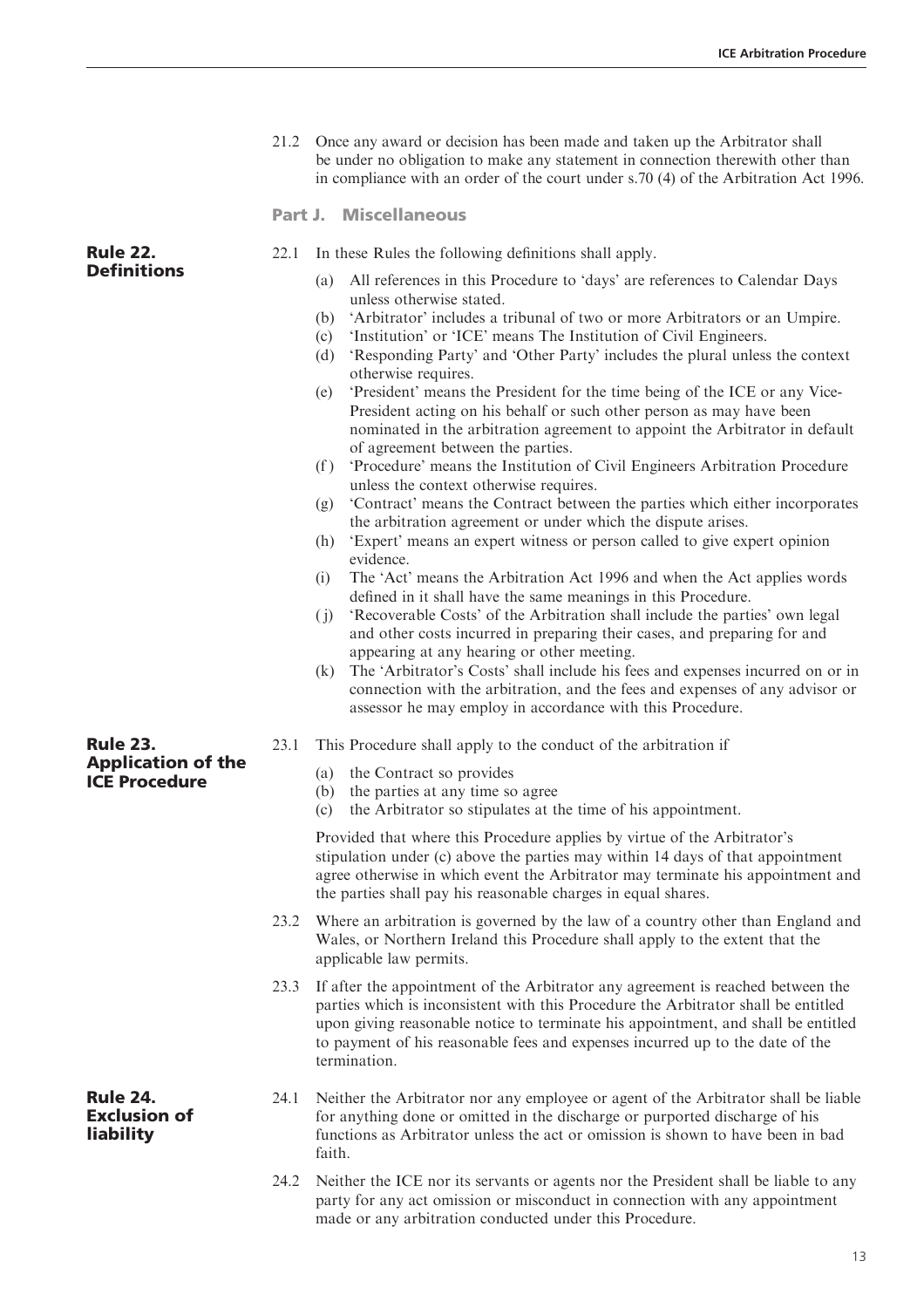# Sample documents

# Notice to Refer a Dispute to Arbitration

To: (Name of Respondent) (Address of Respondent)

Date:

## Notice to Refer

(Contract name)

We consider that the following dispute(s) or difference(s) have arisen between us:

We now give notice that we require these dispute(s) or difference(s) to be referred to arbitration.

Yours faithfully,

For and on behalf of (Claimant's name)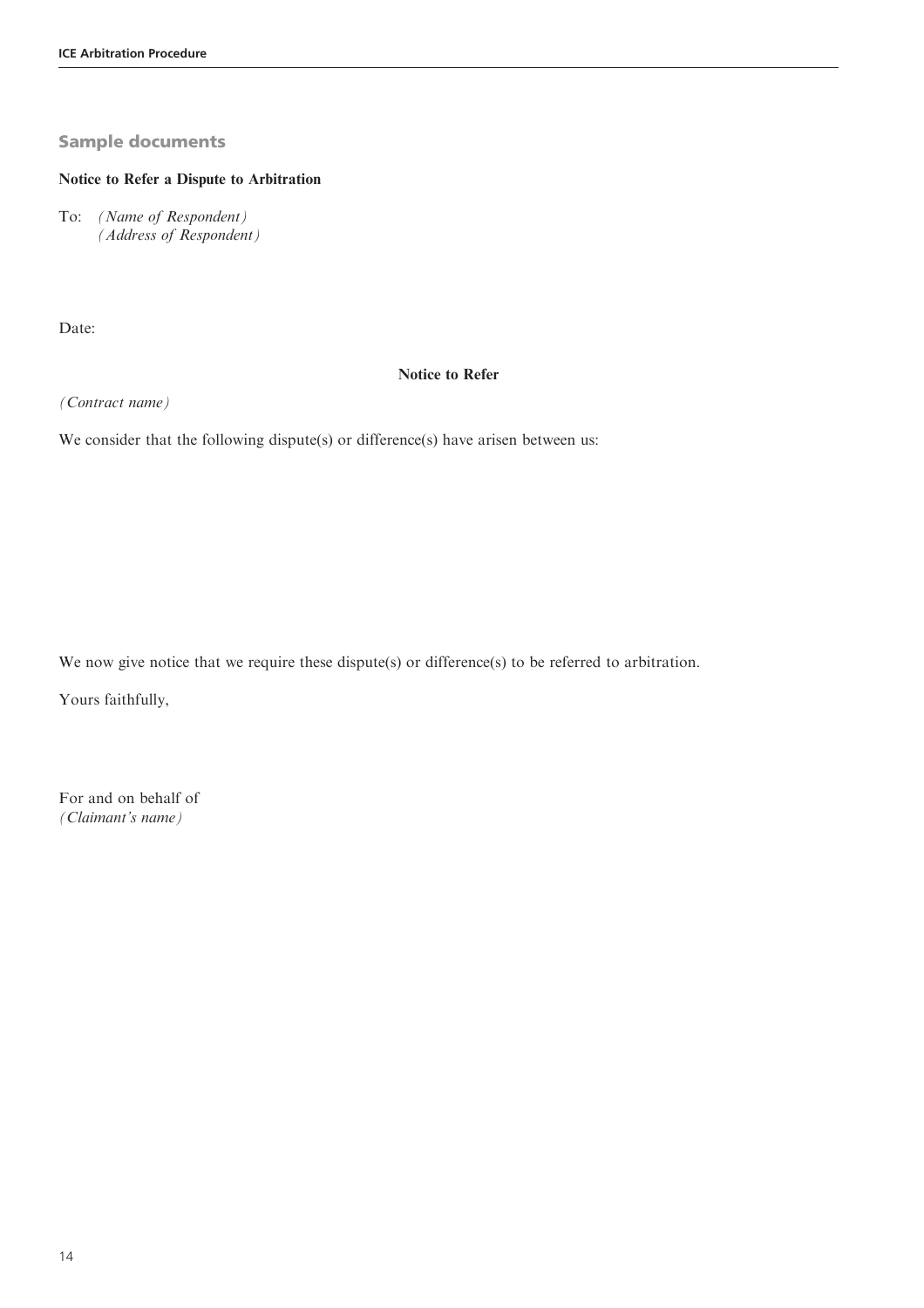#### Notice to Concur in the Appointment of an Arbitrator

To: (Name of Respondent) (Address of Respondent)

Date:

(Title of dispute):

Further to the Notice to Refer this dispute between us to arbitration given by us/you and dated (date) we now call upon you to concur in the appointment of an arbitrator to hear and determine the dispute(s) listed in the Notice to Refer.

We propose the following person for your consideration:

Name of the proposed Arbitrator: Address:

And require you within 14 days of receipt of this notice to:

- (h) agree in writing to the appointment; or
- (i) propose an alternative person for our consideration;

failing which we intend to apply to the President of the Institution of Civil Engineers to appoint an arbitrator.

Yours faithfully,

For and on behalf of: (Name of applicant)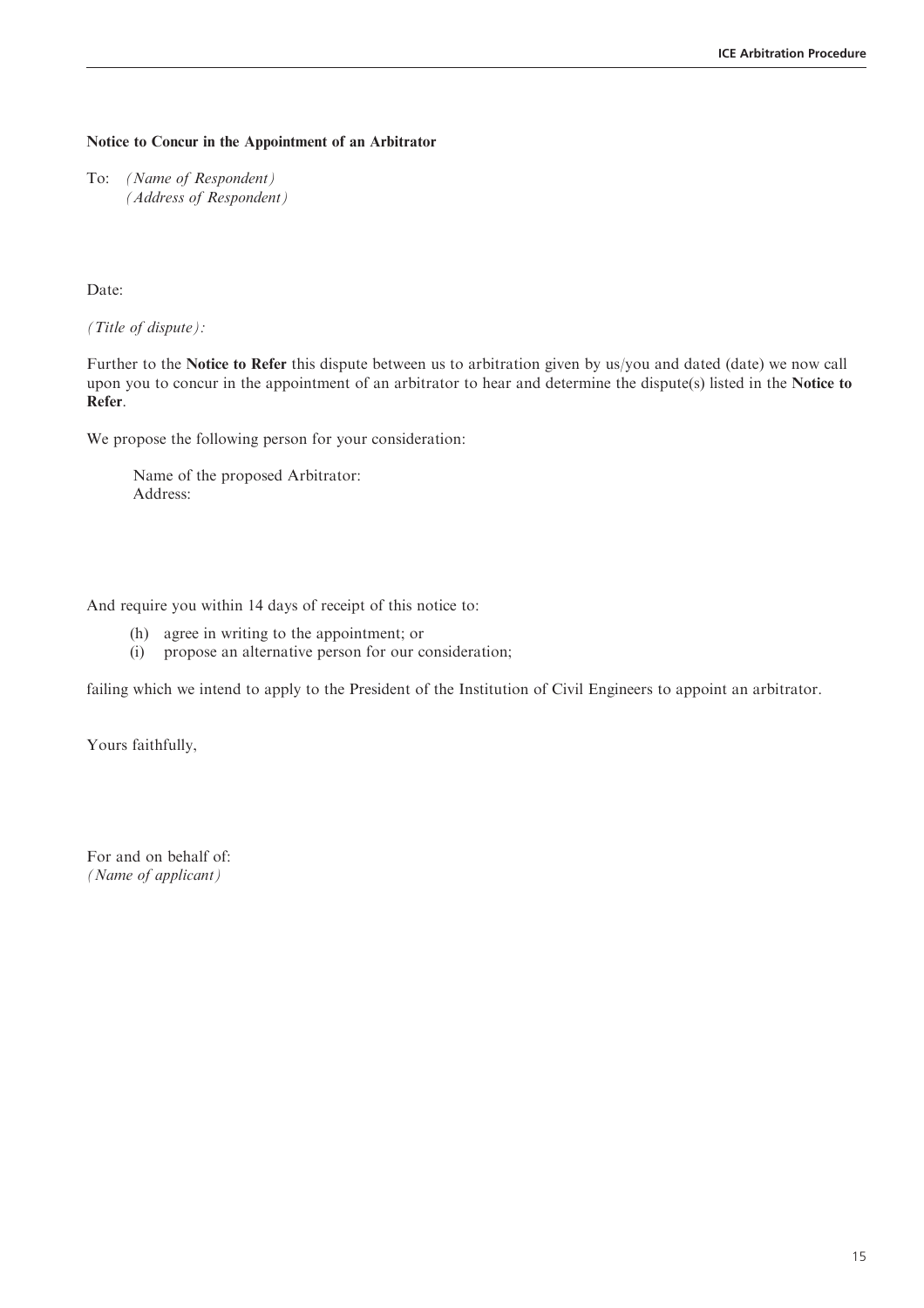#### ARBITRATOR'S AGREEMENT

| This Agreement is made on | day of | year |
|---------------------------|--------|------|
| <b>Between</b>            |        |      |
|                           |        |      |
| The First Party           |        |      |
| And                       |        |      |
| The Second Party          |        |      |
| And                       |        |      |
| the Arbitrator            |        |      |

Disputes have arisen between the Parties in connection with construction works known as:

and the Parties have agreed that these disputes shall be referred to arbitration under the provisions of the ICE Arbitration Procedure (2010) (hereinafter 'the Procedure').

## IT IS NOW AGREED as follows:

- 1 The rights and obligations of the Arbitrator and the Parties shall be as set out in the Procedure.
- 2 The Arbitrator hereby agrees to conduct the arbitration in accordance with the Procedure.
- 3 The Parties hereby agree jointly and severally to pay the Arbitrator's fees and expenses in accordance with the Procedure and as set out in the attached Schedule.

Signed on behalf of the First Party

Name Position Signature Date Signed on behalf of the Second Party Name Position Signature Date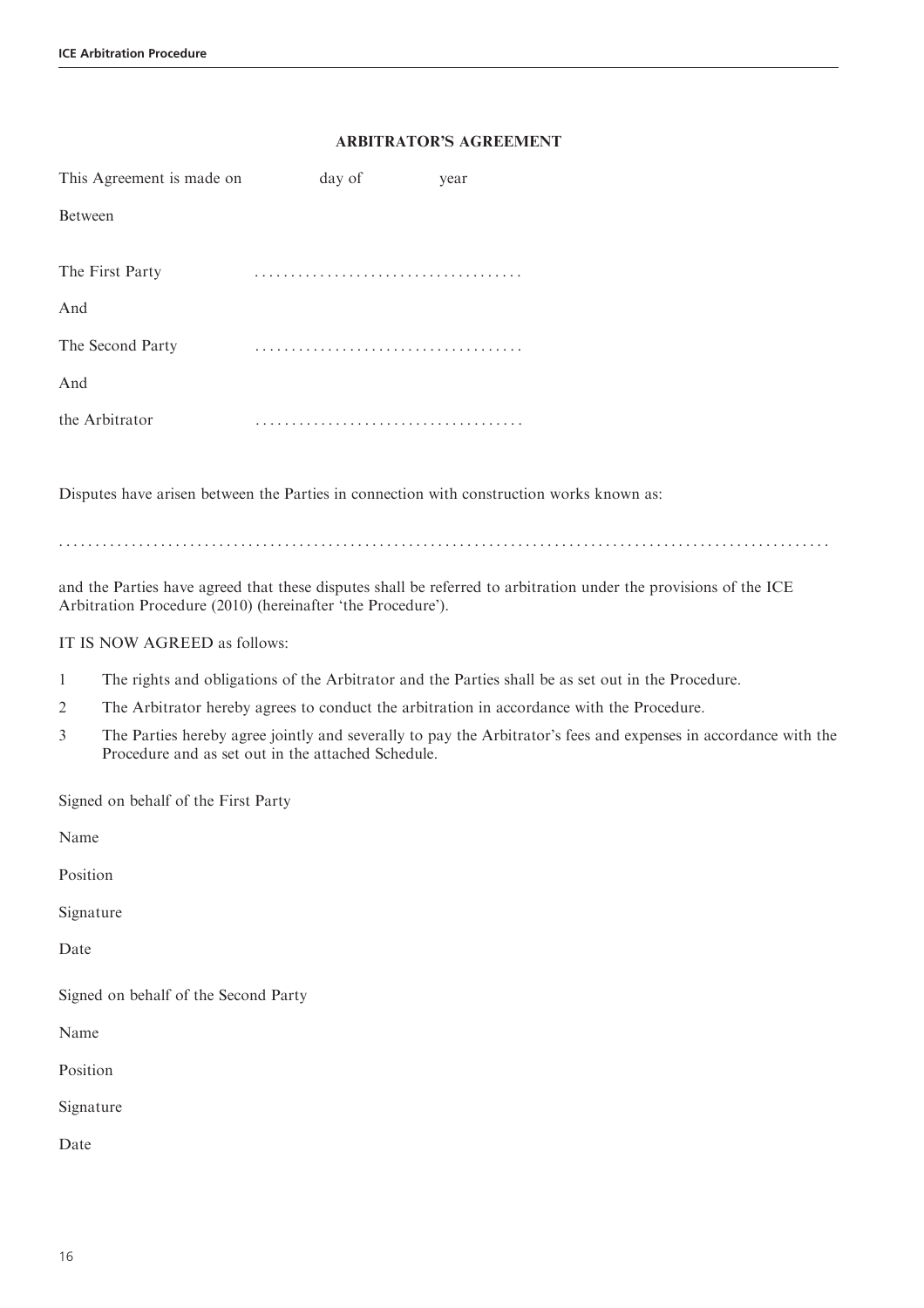Signed by the Arbitrator

Name

Signature

Date